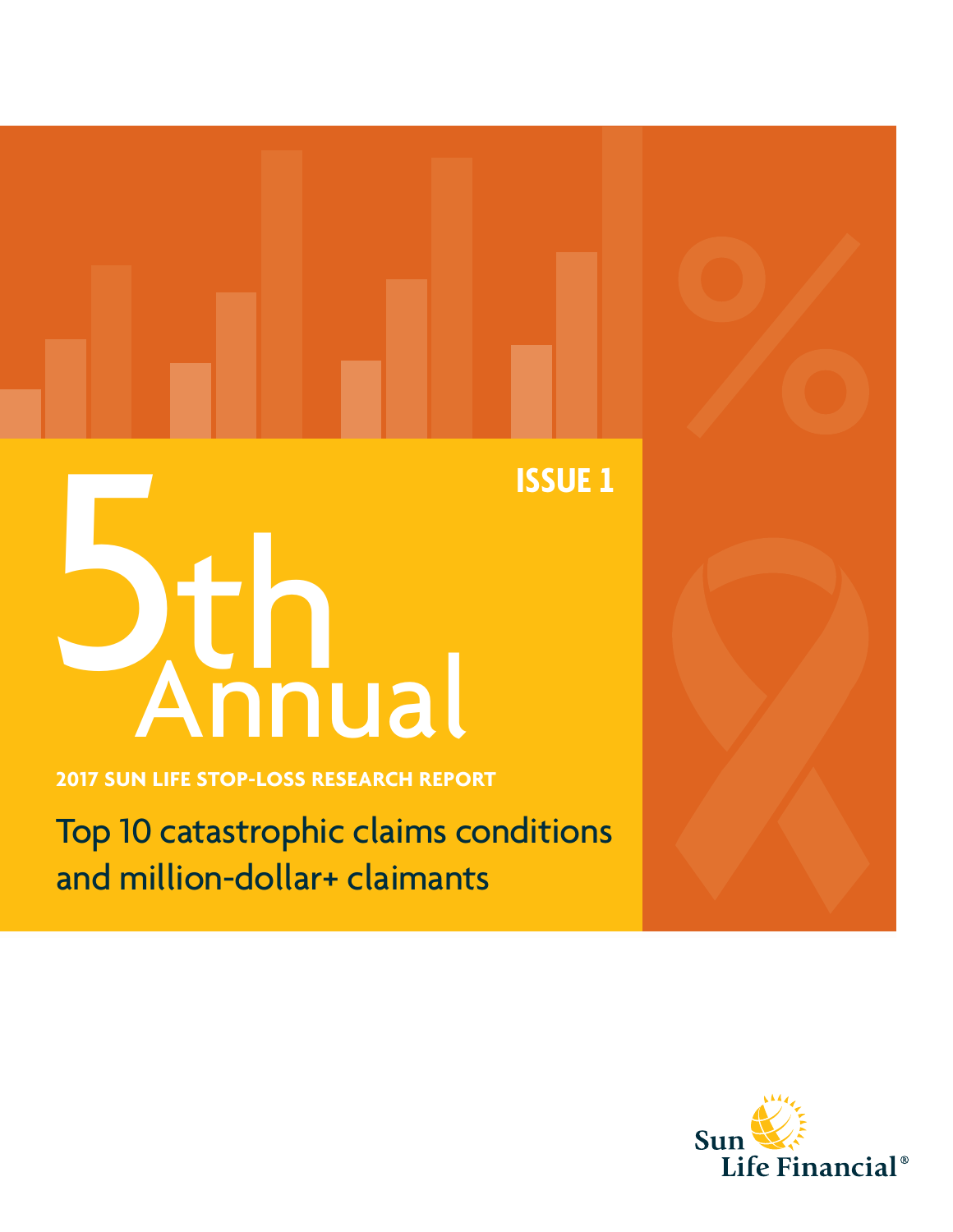#### What's inside

| <b>Executive summary</b>                             |    |
|------------------------------------------------------|----|
| The top 10 across time and industry                  | 3  |
| <b>Breast cancer prevalence</b>                      | 8  |
| Kidney disease costs vary widely<br>but drop overall | 11 |
| Transplants keep climbing                            | 12 |
| Million-dollar+ claimants up                         | 14 |
| Recommendations                                      | 18 |
| About the study                                      | 19 |

**This year, in celebration of our fifth anniversary of publication, we'll be issuing a series of research reports. Stay tuned for Issue 2, coming later in the year.**

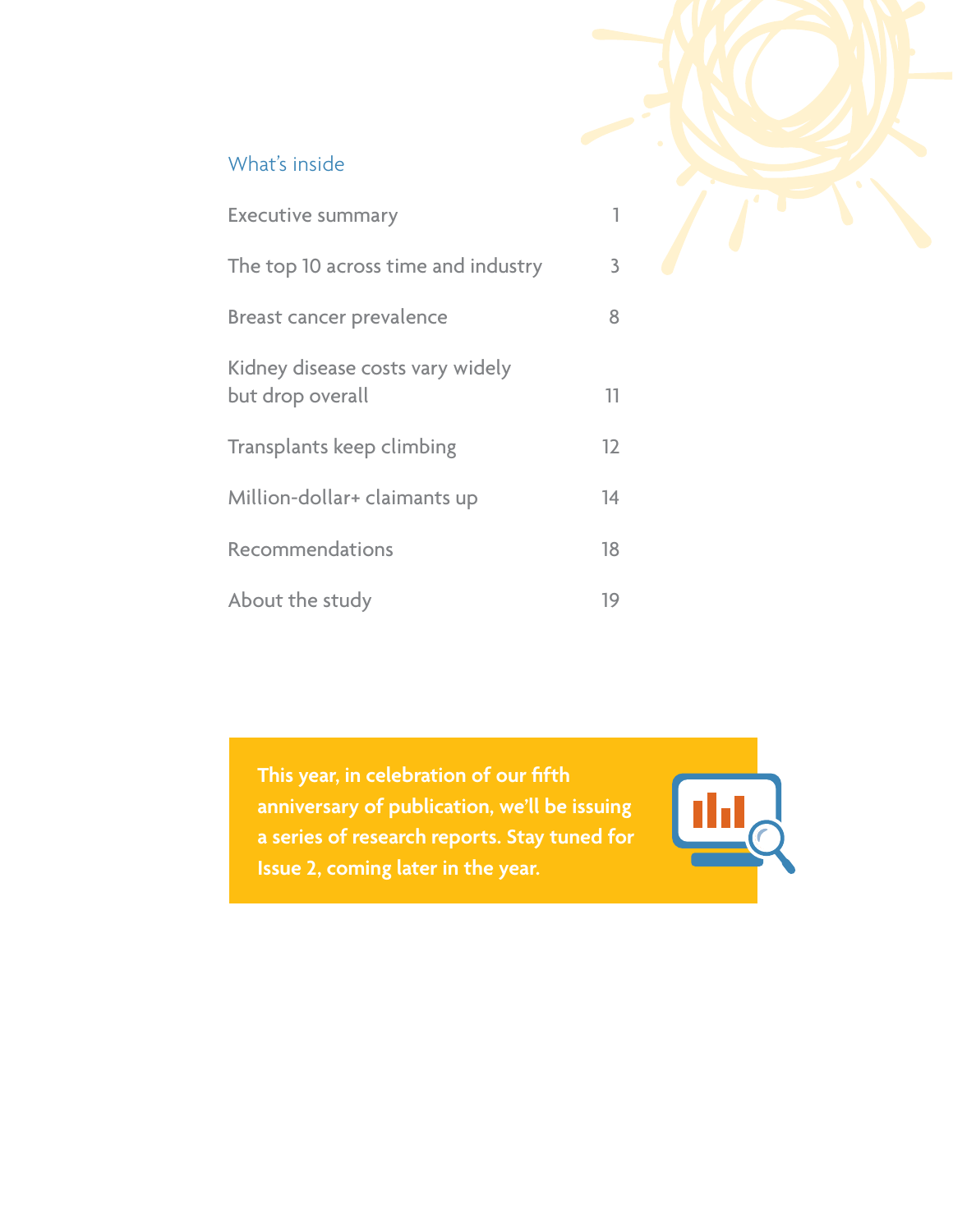## Executive summary

This is the fifth year that Sun Life has published a research report about stop-loss catastrophic claims data. Combined, these reports provide a unique data perspective, based on a total of 53,000 claimants and \$4.5B in stop-loss reimbursements (covering information from 2009 through 2016). In this year's report, we will augment our standard four-year timeframe with some longer views to see how things have changed over time. We remain committed to providing educational insights for the self-funded community based on our analysis of claims data.

The total of all Sun Life Stop-Loss claims reimbursements from 2013 to 2016 was \$2.7 billion. If those stop-loss claims reimbursements are added to first-dollar catastrophic claims costs (the amount that employers pay before reaching the stop-loss deductible), the overall cost for catastrophic conditions was \$6.1 billion. The study included claims data from Sun Life Stop-Loss policyholders that range in size from approximately 50 to over 100,000 employees and that are located across the U.S.

Here are the key findings:

- The top 10 **costliest claims conditions** comprised over half (51.7%) of the \$2.7 billion in claims that Sun Life reimbursed to stop-loss policyholders from 2013 to 2016.
- **Cancer** continues to be the most costly catastrophic illness. Costs increased and represented over one quarter (26.7%) of all stop-loss claims reimbursements during the four-year period.
- **Kidney disease** held at #3, but average costs continued to drop.
- The **top 4 conditions** remained relatively steady; the movement in the remaining conditions was most likely a result of standard fluctuation.
- Although **transplants** went up only one position when compared to last year's report, as a condition it is climbing overall—it was only #11 in the 2015 report (covering 2011–2014 data).
- **Million-dollar+ claimants** were up 26% compared to 2012–2015. In 2016, this group represented only 2.2% of claimants but accounted for 23% of all stop-loss claims reimbursements.

1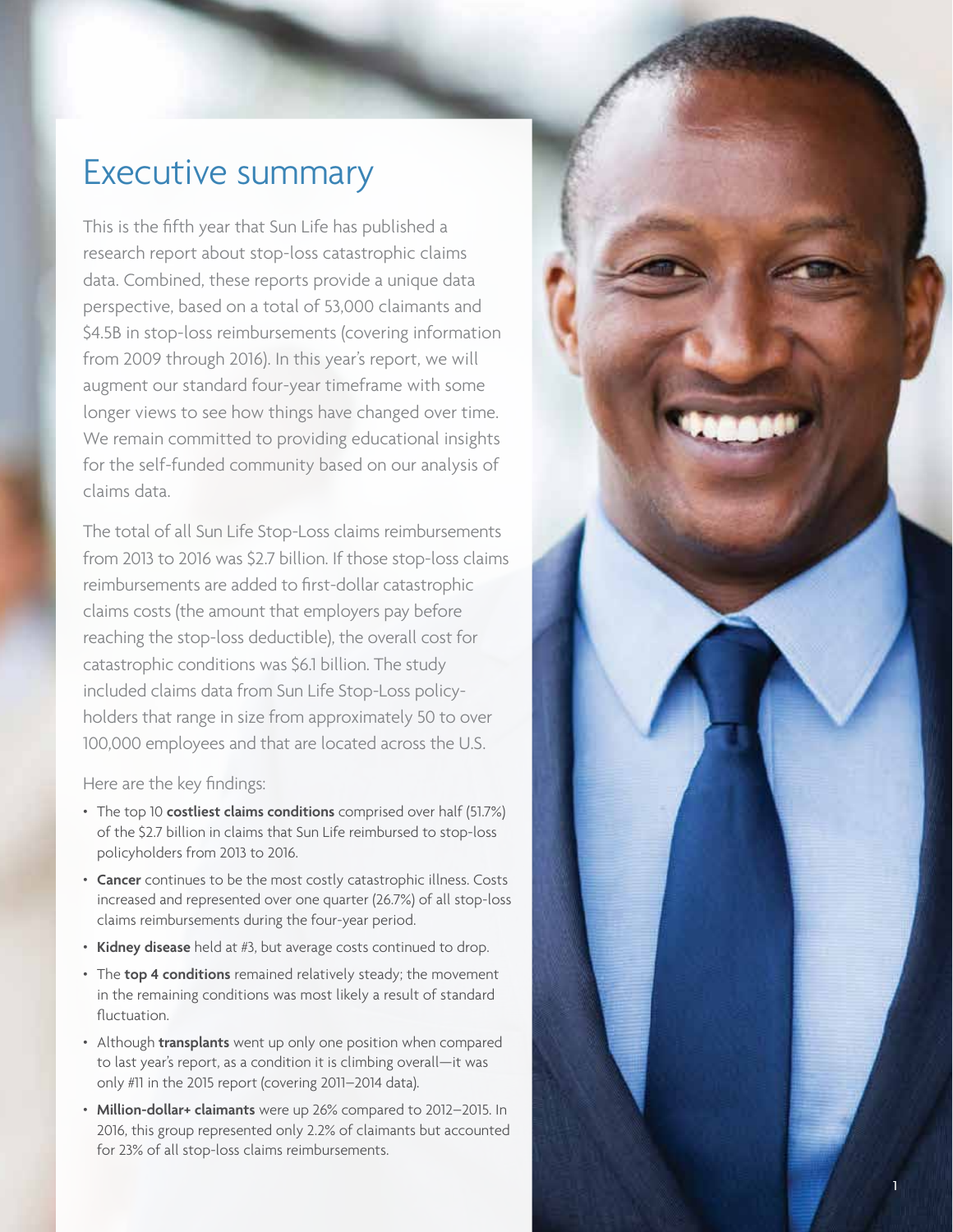# **NATIONAL TOP <sup>10</sup> CATASTROPHIC**  claims conditions

|                                                                  | Total payments               | <b>Rank</b>             | <b>Medical condition</b>                                                              | Value of<br>stop-loss claims<br>reimbursements<br>2013-2016 | Percentage<br>of total<br>stop-loss claims<br>reimbursements<br>2013-2016 | Change*<br>(compared to<br>$2012 - 2015$ | Percentage<br>of employers<br>with at least one<br>stop-loss claim<br>for this condition |
|------------------------------------------------------------------|------------------------------|-------------------------|---------------------------------------------------------------------------------------|-------------------------------------------------------------|---------------------------------------------------------------------------|------------------------------------------|------------------------------------------------------------------------------------------|
|                                                                  |                              | 1                       | Malignant neoplasm<br>(cancer)                                                        | \$487.4M                                                    | 18.4%                                                                     |                                          | 48.7%                                                                                    |
|                                                                  | 32.3%<br>Top 3<br>conditions | $\overline{\mathbf{2}}$ | Leukemia/<br>lymphoma/multiple<br>myeloma (cancers)                                   | \$219.2M                                                    | 8.3%                                                                      |                                          | 17.6%                                                                                    |
|                                                                  |                              | $\overline{\mathbf{3}}$ | Chronic/end-stage<br>renal disease (kidneys)                                          | \$148.3M                                                    | 5.6%                                                                      |                                          | 16.4%                                                                                    |
|                                                                  |                              | 4                       | Congenital anomalies<br>(conditions present<br>at birth)                              | \$108.9M                                                    | 4.1%                                                                      | <b>No</b><br>material<br>change          | 10.8%                                                                                    |
|                                                                  |                              | 5                       | Transplant                                                                            | \$81.6M                                                     | 3.1%                                                                      |                                          | 6.9%                                                                                     |
| 51.7%<br>of all catastrophic<br>claims were top<br>10 conditions |                              | $\boldsymbol{6}$        | Disorders relating<br>to short gestation<br>and low birth weight<br>(premature birth) | \$75.9M                                                     | 2.9%                                                                      |                                          | 7.0%                                                                                     |
|                                                                  |                              | $\overline{I}$          | Septicemia (infection)                                                                | \$69.7M                                                     | 2.6%                                                                      |                                          | 9.9%                                                                                     |
|                                                                  |                              | 8                       | Complications of<br>surgical and medical<br>care                                      | \$62.9M                                                     | 2.4%                                                                      |                                          | 13.5%                                                                                    |
|                                                                  |                              | 9                       | Cerebrovascular<br>disease (brain blood<br>vessels)                                   | \$58.8M                                                     | 2.2%                                                                      | ш                                        | 10.9%                                                                                    |
|                                                                  |                              | 10                      | Pulmonary collapse/<br>respiratory failure<br>(lungs)                                 | \$57.4M                                                     | 2.2%                                                                      |                                          | 10.6%                                                                                    |
|                                                                  |                              |                         | Top ten total                                                                         | \$1.4B                                                      | 51.7%                                                                     | $1.3\%$                                  | 70.0%                                                                                    |

\*In percentage of total stop-loss claims reimbursements

Source: 2013-2016 Sun Life Stop-Loss claims reimbursements that Sun Life provided to its policyholders.

Figure 1

of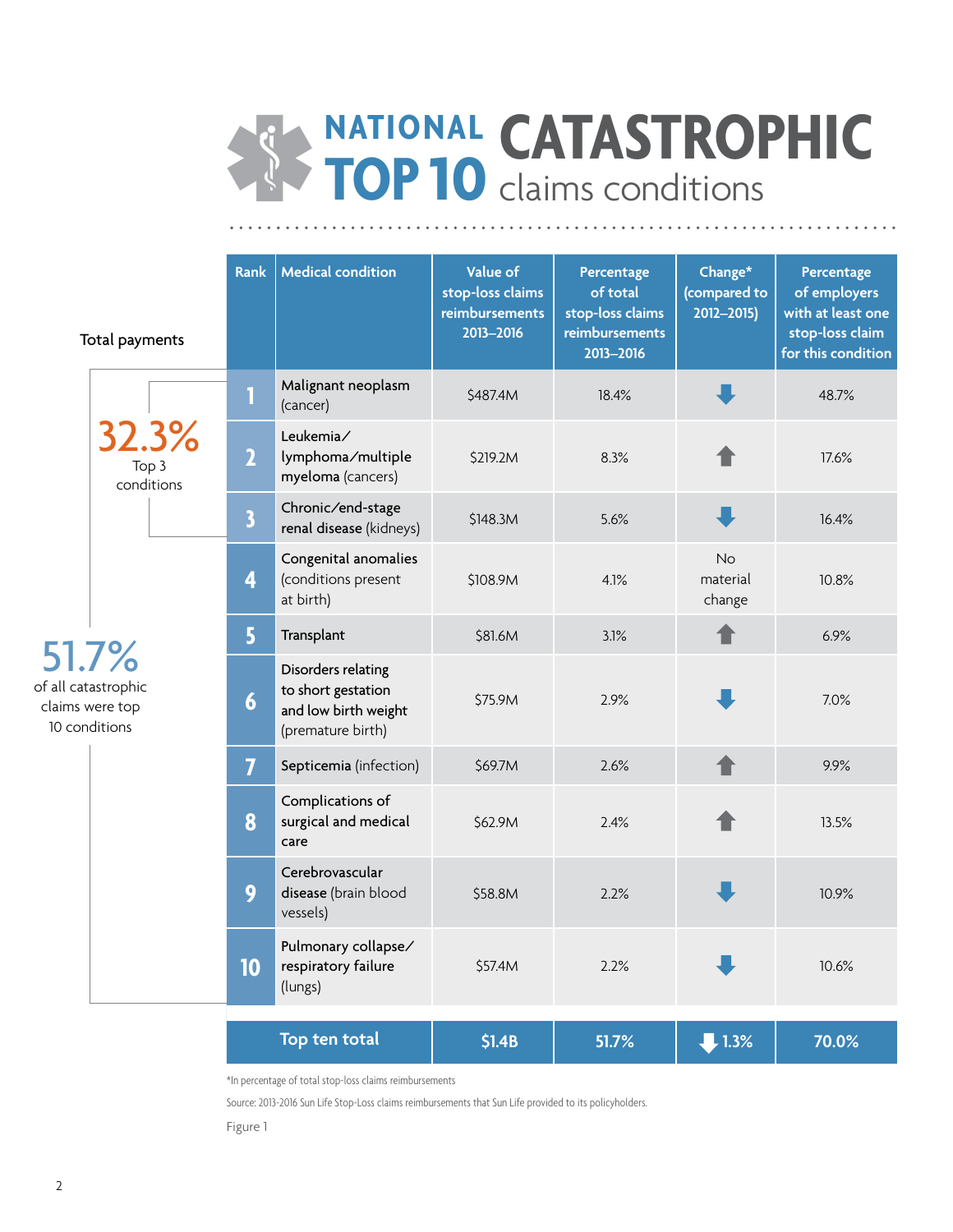

# The top 10 across time and industry

The national top 10 catastrophic claims conditions represented 51.7% of all stop-loss claims reimbursements. During 2013–2016, conditions remained generally consistent in the top four positions, but there was movement in the remaining six slots, compared to last year's study covering 2012–2015.

Cancer continued its leading position, accounting for 26.7% of all the total stop-loss claims and totaling \$707 million in stop-loss reimbursements. Chronic/end-stage renal disease (kidneys) retained its #3 position. Transplants continued its upward trend, moving up one spot and pushing disorders relating to short gestation and low birthweight (premature birth) down a spot. Congestive heart failure dropped out of the top 10 from #7 to #11. Septicemia (infection) moved up three spots. Cerebrovascular disease (brain blood vessels) and pulmonary collapse/respiratory failure (lungs) each dropped down one spot. Complications of surgical and medical care moved up three spots.

These data mirror what we have seen in the past eight years. Cancer is dominant through time, across industries, and over geographic regions. Transplants have increased. Kidney disease has dropped in cost but remains strong in incidence. The rank of the remaining conditions varies slightly and seems to be largely a function of normal fluctuation rather than an indication of a consistent trend.

As this is the fifth year we're publishing a research report, we're taking a deeper look across the study periods and industries. We'll delve into breast cancer (showing a geographic perspective) and provide highlights about kidney disease and transplants. Next, we'll share expanded information about million-dollar+ claimants.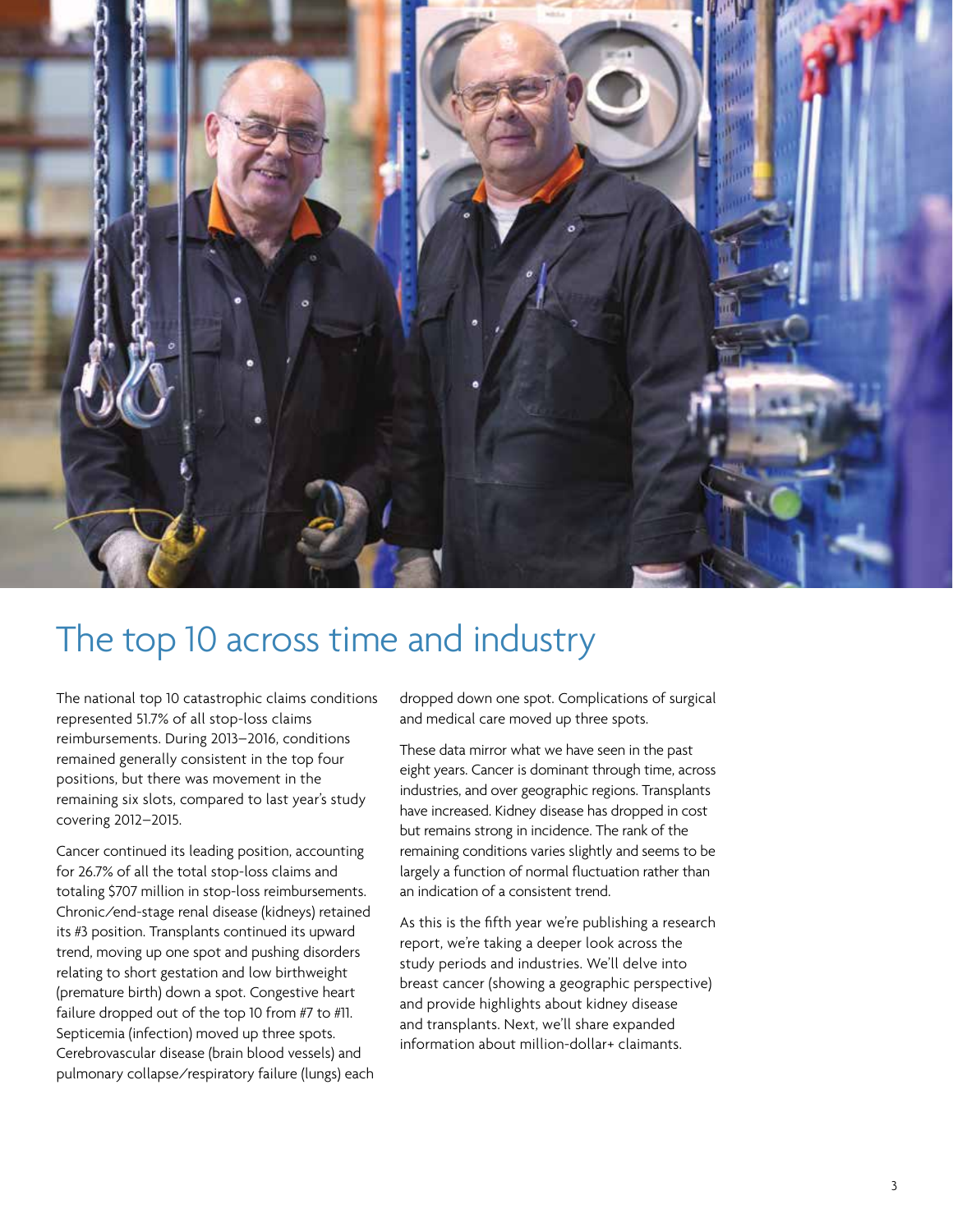#### Eight years of catastrophic claims conditions

#### Conditions over time

Based on stop-loss reimbursements, all conditions in the current national top 10 list have appeared in the top 20 catastrophic claim conditions over the past eight years. We have collected data from all of our past research reports to show how some conditions remain constant and some move over time.

| <b>Medical condition</b>                                                       | 2009           | 2010             | 2011           | 2012           | 2013           | 2014           | 2015           | 2016           | 2013-2016      |
|--------------------------------------------------------------------------------|----------------|------------------|----------------|----------------|----------------|----------------|----------------|----------------|----------------|
| Malignant neoplasm (cancer)                                                    | $\mathbf{1}$   | 1                | 1              | 1              | 1              | 1              | 1              | 1              | 1              |
| Leukemia, lymphoma, and/or multiple<br>myeloma (cancers)                       | $\overline{2}$ | 3                | 3              | 3              | $\overline{2}$ | $\overline{2}$ | $\overline{2}$ | $\overline{2}$ | $\overline{2}$ |
| Chronic/end-stage renal disease<br>(kidneys)                                   | 3              | $\overline{2}$   | $\overline{2}$ | $\overline{2}$ | $\overline{3}$ | $\overline{3}$ | 3              | 3              | 3              |
| Congenital anomalies (conditions<br>present at birth)                          | 6              | 5                | $\overline{4}$ | $\overline{4}$ | $\overline{4}$ | $\overline{4}$ | 5              | $\overline{4}$ | $\overline{4}$ |
| Transplant                                                                     | 5              | 11               | 15             | 17             | 10             | 5              | $\overline{4}$ | 5              | 5              |
| Disorders relating to short gestation<br>and low birthweight (premature birth) | $\overline{4}$ | $\overline{4}$   | 5              | 6              | 5              | 6              | 6              | 13             | 6              |
| Septicemia (infection)                                                         | 13             | 9                | 12             | 10             | 11             | $\overline{7}$ | $\overline{7}$ | 6              | $\overline{7}$ |
| Complications of surgical and<br>medical care                                  | 12             | 6                | 6              | 13             | 13             | $\mathbf{9}$   | 12             | 8              | 8              |
| Cerebrovascular disease<br>(brain blood vessels)                               | 8              | $\boldsymbol{8}$ | $\overline{7}$ | $\overline{7}$ | $\overline{7}$ | 10             | 8              | 10             | 9              |
| Pulmonary collapse/respiratory<br>failure (lungs)                              | 11             | $\overline{7}$   | 11             | 8              | 9              | 8              | 10             | 14             | 10             |
| Congestive heart failure                                                       | 9              | 15               | 8              | 5              | 6              | 11             | 11             | $17\text{ }$   | 11             |
| Hemophilia/bleeding disorder                                                   | 21             | 21               | 13             | 12             | 17             | 15             | 9              | 9              | 12             |
| Liveborn (newborn)                                                             | 14             | 18               | 9              | 9              | 20             | 14             | 13             | $\overline{7}$ | 13             |
| Dorsopathies (spine)                                                           | $\overline{7}$ | 10               | 10             | 14             | 14             | 13             | 17             | 11             | 14             |
| Diseases of the blood and<br>blood-forming organs                              | 18             | 12               | 16             | 11             | 8              | 17             | 14             | 15             | 15             |
| Other metabolic and immunity<br>disorders                                      | 26             | 22               | 22             | 27             | 18             | 16             | 16             | 12             | 16             |
| Cystic fibrosis                                                                | 29             | 28               | 18             | 20             | 15             | 12             | 15             | 19             | 17             |
| Respiratory distress syndrome, fetus<br>or newborn (lungs)                     | 23             | 26               | 25             | 25             | 12             | 18             | 22             | 21             | 18             |
| Coronary atherosclerosis (heart)                                               | 10             | 14               | 17             | 15             | 16             | 23             | 21             | 22             | 19             |
| Other respiratory conditions of fetus<br>and newborn (lungs)                   | 20             | 13               | 20             | 23             | 25             | 19             | 23             | 18             | 20             |

Figure 2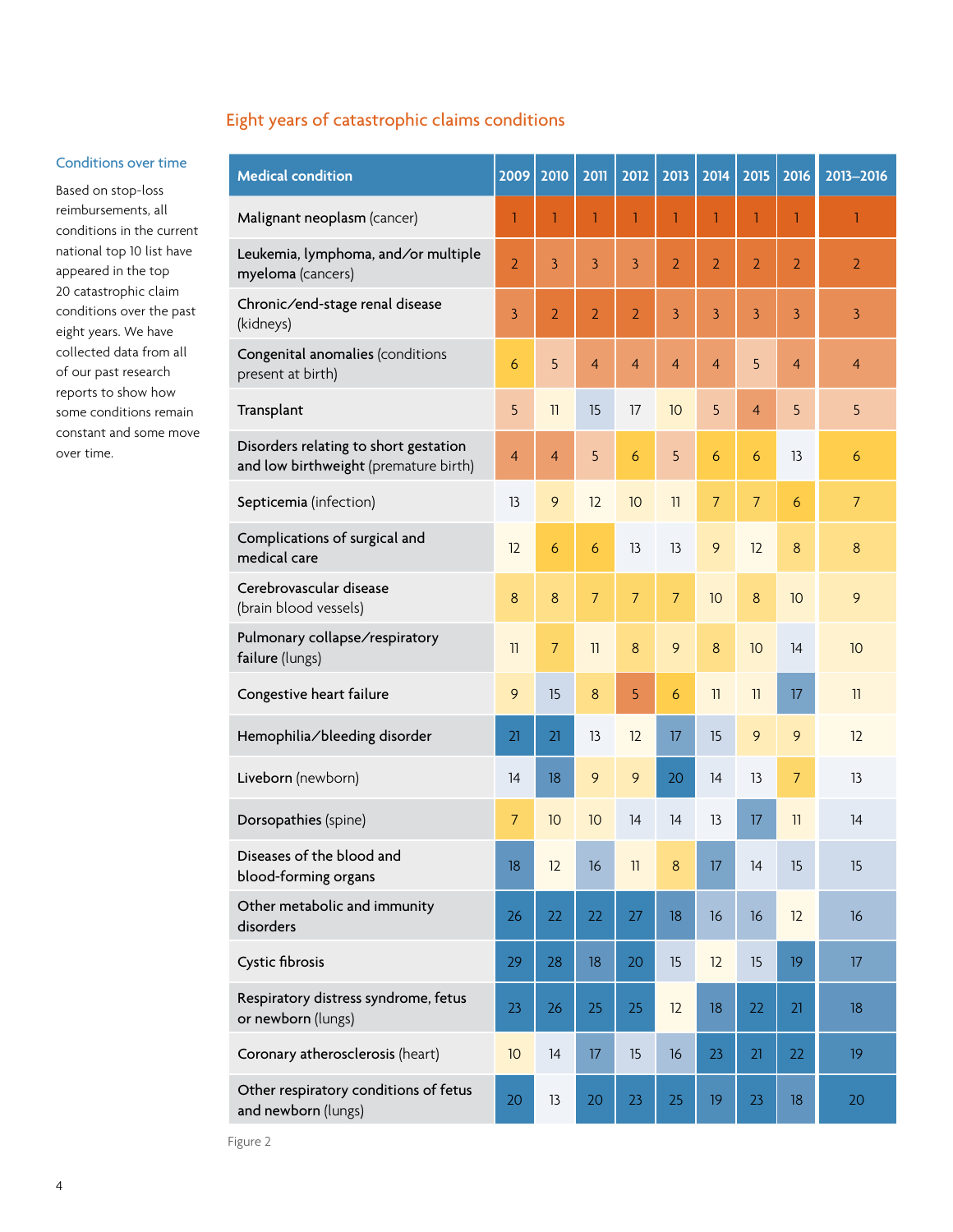#### What should I do with this report?

Are you an employer (whether already self-funded or considering making the switch), broker, consultant, or administrator? You can use this report in lots of ways. Here are a few suggestions.

- Familiarize yourself with the top 10 catastrophic claims conditions facing employers today.
- When setting a self-funding strategy, examine national claims trends.
- Consider catastrophic claims patterns as part of your information gathering during wellness program development.
- Include catastrophic claims considerations when creating group benefits programs such as cancer, critical illness, and voluntary coverage.
- Consider your risk tolerance and how it relates to your projected catastrophic claims incidence.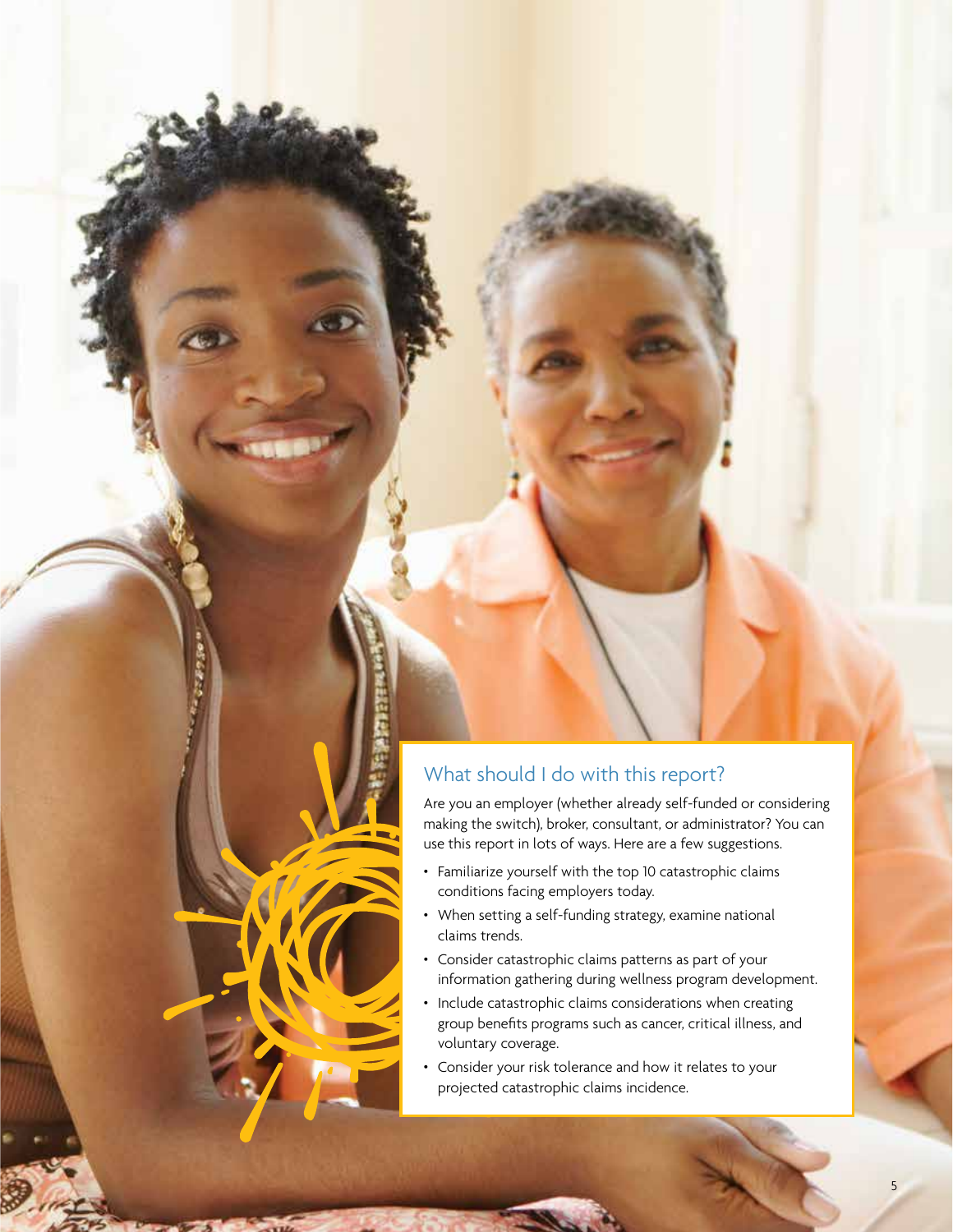#### Each industry has its own top 10

You can see in the tables below that each industry had its own list of top 10 catastrophic conditions, based on stop-loss reimbursements. Note that certain conditions appear in a particular industry and not another. In addition, you can see that there are conditions that do not appear in the national top 10—such as hemophilia and other bleeding disorders—that do appear in the top 10 of particular industries including educational services, engineering services, holding and other investment offices, and wholesale trade—durable goods.

The appearance of a claim category within an industry's top 10 list is a result of many factors. Those factors can include the tendency of certain diagnoses to be more prevalent in certain industries, the mix of employers within Sun Life's portfolio, and the variability of severity inherent in catastrophic claims.

The top 10 participating industries all shared some conditions with the national list of catastrophic conditions. Usually, those conditions showed up in a different rank. There was one notable exception. Across the top 10 participating industries in the study, malignant neoplasm (cancer) was #1.

An industry top 10 catastrophic condition

| <b>Industry</b><br>rank | <b>Health services</b>                                          | <b>Educational services</b>                       | <b>Engineering services</b>                                     | Executive, legal,<br>general, government                        | <b>Retail</b>                                                        |
|-------------------------|-----------------------------------------------------------------|---------------------------------------------------|-----------------------------------------------------------------|-----------------------------------------------------------------|----------------------------------------------------------------------|
| 1                       | Malignant neoplasm                                              | Malignant neoplasm                                | Malignant neoplasm                                              | Malignant neoplasm                                              | Malignant neoplasm                                                   |
| $\overline{\mathbf{c}}$ | Leukemia, lymphoma,<br>and/or multiple<br>myeloma               | Leukemia, lymphoma,<br>and/or multiple<br>myeloma | Leukemia, lymphoma,<br>and/or multiple<br>myeloma               | Leukemia, lymphoma,<br>and/or multiple<br>myeloma               | Diseases of the blood<br>and blood-forming<br>organs                 |
| $\overline{\mathbf{3}}$ | Congenital anomalies                                            | Chronic/end-stage<br>renal disease                | Hemophilia/bleeding<br>disorder                                 | Chronic/end-stage<br>renal disease                              | Leukemia, lymphoma,<br>and/or multiple<br>myeloma                    |
| 4                       | Chronic/end-stage<br>renal disease                              | Congenital anomalies                              | Transplant                                                      | Congenital anomalies                                            | Chronic/end-stage<br>renal disease                                   |
| 5                       | Disorders relating to<br>short gestation and<br>low birthweight | Transplant                                        | Chronic/end-stage<br>renal disease                              | Disorders relating to<br>short gestation and<br>low birthweight | <b>Respiratory distress</b><br>syndrome, fetus or<br>newborn         |
| $\boldsymbol{6}$        | Transplant                                                      | Hemophilia/bleeding<br>disorder                   | Congenital anomalies                                            | Septicemia                                                      | Symptoms, signs, and<br>abnormal clinical and<br>laboratory findings |
| $\overline{7}$          | Cerebrovascular<br>disease                                      | Septicemia                                        | Disorders relating to<br>short gestation and<br>low birthweight | Complications of<br>surgical and medical<br>care                | Other respiratory<br>conditions of fetus<br>and newborn              |
| 8                       | Pulmonary collapse/<br>respiratory failure                      | <b>Cystic fibrosis</b>                            | Complications of<br>surgical and medical<br>care                | Pulmonary collapse/<br>respiratory failure                      | Acute myocardial<br>infarction                                       |
| 9                       | Septicemia                                                      | Congestive heart<br>failure                       | Septicemia                                                      | Cerebrovascular<br>disease                                      | Congenital anomalies                                                 |
| 10                      | Liveborn                                                        | Complications of<br>surgical and medical<br>care  | Liveborn                                                        | Dorsopathies                                                    | Congestive heart<br>failure                                          |

#### The interplay of national top 10 versus industry top 10 A national top 10 catastrophic condition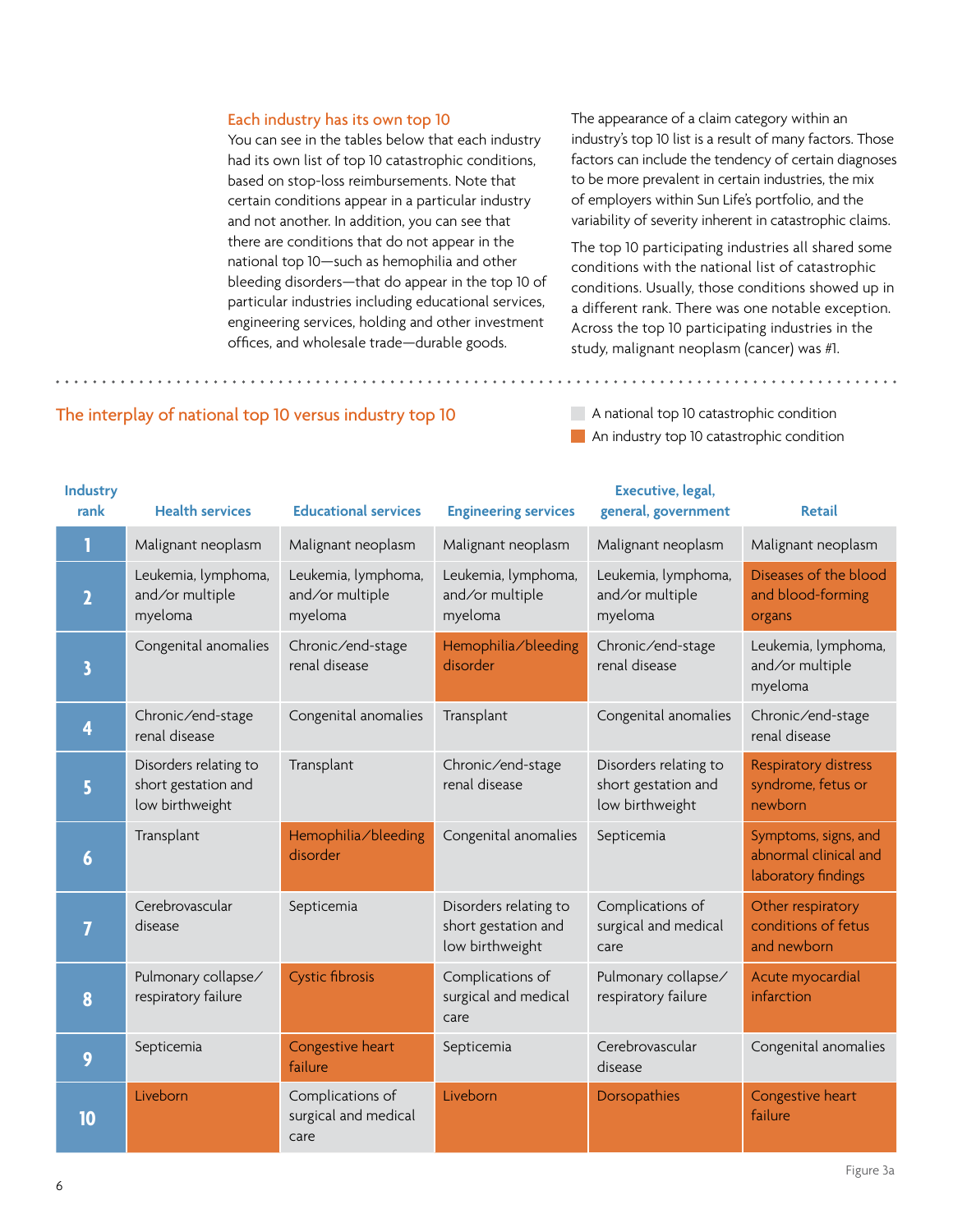

| <b>Industry</b><br>rank | <b>Holding and other</b><br>investment offices                  | Wholesale trade-<br>durable goods                    | Wholesale trade-<br>nondurable goods                         | <b>Business services-</b><br>computer services                  | Manufacturing-<br>electrical and<br>electronic                  |
|-------------------------|-----------------------------------------------------------------|------------------------------------------------------|--------------------------------------------------------------|-----------------------------------------------------------------|-----------------------------------------------------------------|
| 1                       | Malignant neoplasm                                              | Malignant neoplasm                                   | Malignant neoplasm                                           | Malignant neoplasm                                              | Malignant neoplasm                                              |
| $\overline{\mathbf{z}}$ | Chronic/end-stage<br>renal disease                              | Leukemia, lymphoma,<br>and/or multiple<br>myeloma    | Leukemia, lymphoma,<br>and/or multiple<br>myeloma            | Leukemia, lymphoma,<br>and/or multiple<br>myeloma               | Leukemia, lymphoma,<br>and/or multiple<br>myeloma               |
| 3                       | Leukemia, lymphoma,<br>and/or multiple<br>myeloma               | Chronic/end-stage<br>renal disease                   | Hemophilia/bleeding<br>disorder                              | Congenital anomalies                                            | Septicemia                                                      |
| 4                       | Hemophilia/bleeding<br>disorder                                 | Transplant                                           | Chronic/end-stage<br>renal disease                           | Congestive heart<br>failure                                     | Diseases of the blood<br>and blood-forming<br>organs            |
| 5                       | Chronic pulmonary<br>heart disease                              | Septicemia                                           | Pulmonary collapse/<br>respiratory failure                   | Liveborn                                                        | Chronic/end-stage<br>renal disease                              |
| $\boldsymbol{6}$        | Congenital anomalies                                            | Diseases of the blood<br>and blood-forming<br>organs | Complications of<br>surgical and medical<br>care             | Disorders relating to<br>short gestation and<br>low birthweight | Congenital anomalies                                            |
| 7                       | Septicemia                                                      | Dorsopathies                                         | Other metabolic and<br>immunity disorders                    | <b>Respiratory distress</b><br>syndrome, fetus or<br>newborn    | Pulmonary collapse/<br>respiratory failure                      |
| 8                       | Disorders relating to<br>short gestation and<br>low birthweight | Acute myocardial<br>infarction                       | Septicemia                                                   | Transplant                                                      | Disorders relating to<br>short gestation and<br>low birthweight |
| 9                       | Complications of<br>surgical and medical<br>care                | Pneumonia                                            | Diseases of the blood<br>and blood-forming<br>organs         | Chronic/end-stage<br>renal disease                              | Cerebrovascular<br>disease                                      |
| 10                      | Dorsopathies                                                    | Cerebrovascular<br>disease                           | <b>Respiratory distress</b><br>syndrome, fetus or<br>newborn | Cerebrovascular<br>disease                                      | <b>Burns</b>                                                    |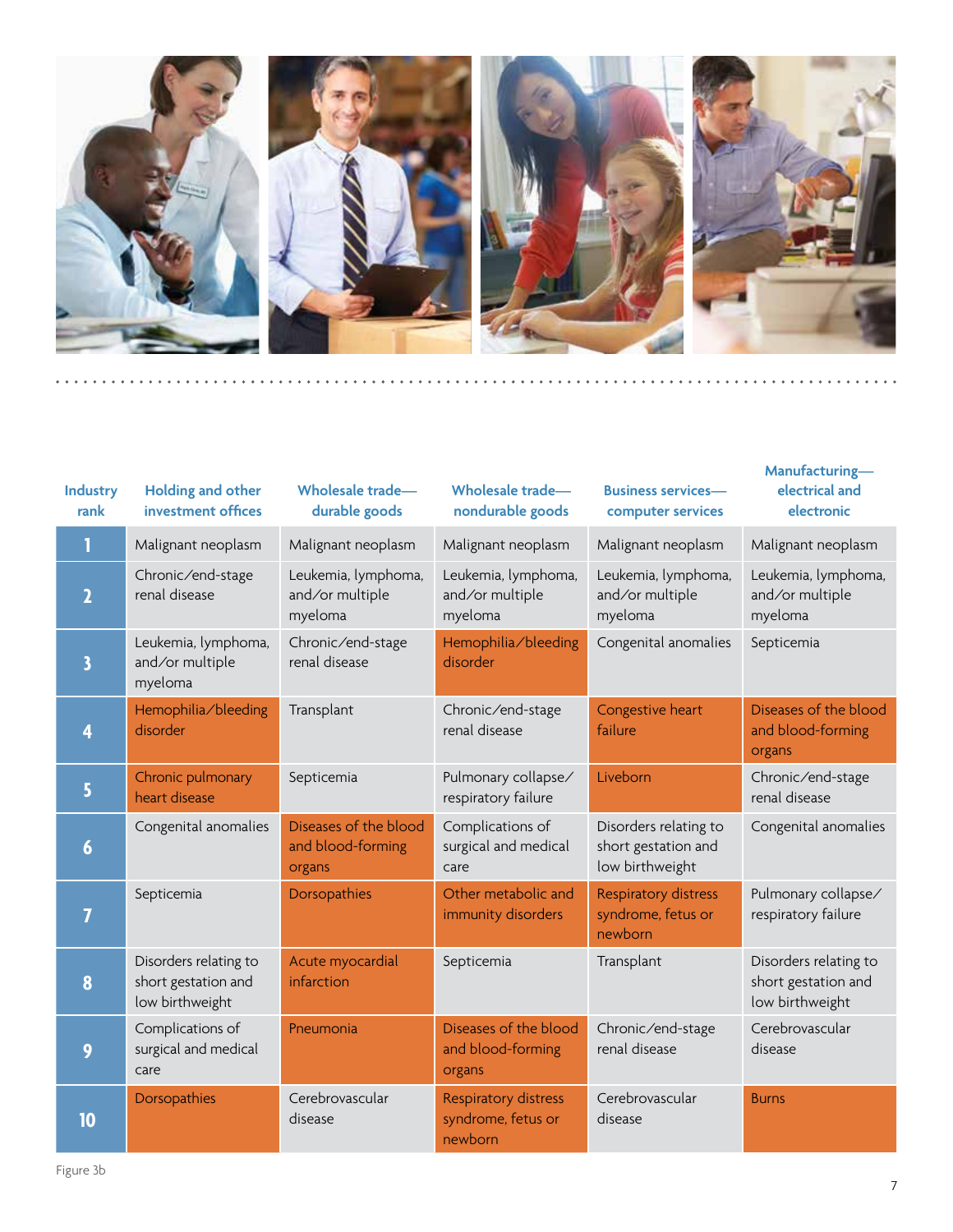# Breast cancer prevalence

Since 2013, breast cancer has been the leading malignant neoplasm diagnosis every year we've published a report (the 2013 report covered data going back to 2008). During the 2015 policy year, 17.4% percent of employers across the country had a plan member with a breast cancer diagnosis.



Methodology note: Because employer reimbursement incidence reporting requires calculating claims on a policy year basis, employer reimbursement incidence is based on stop-loss claims reimbursements attributable to stop-loss policy years from 2012 through 2015.

Figure 4

**%**

Breast cancer rank among all cancer categories based on stop-loss deductible 2013–2016

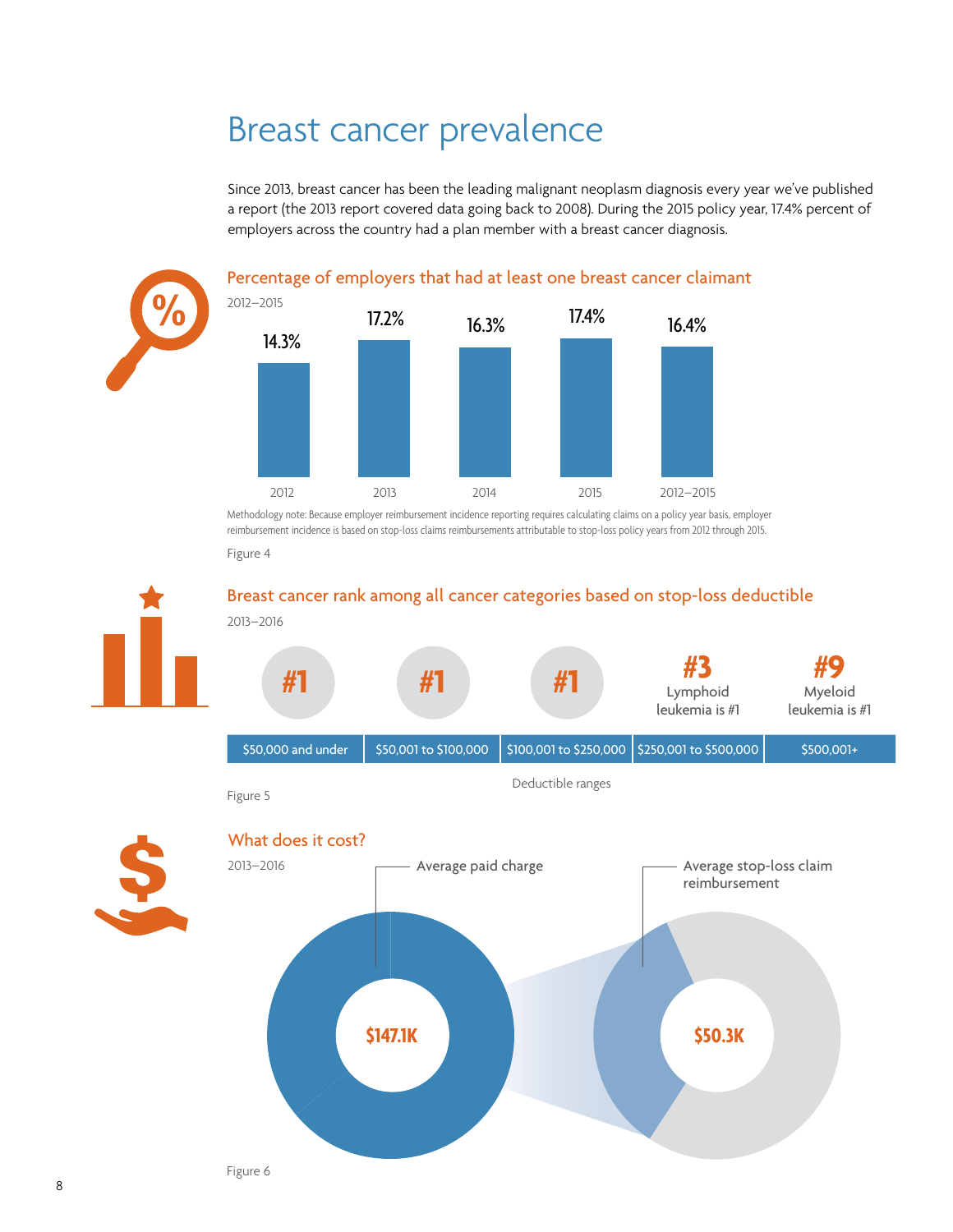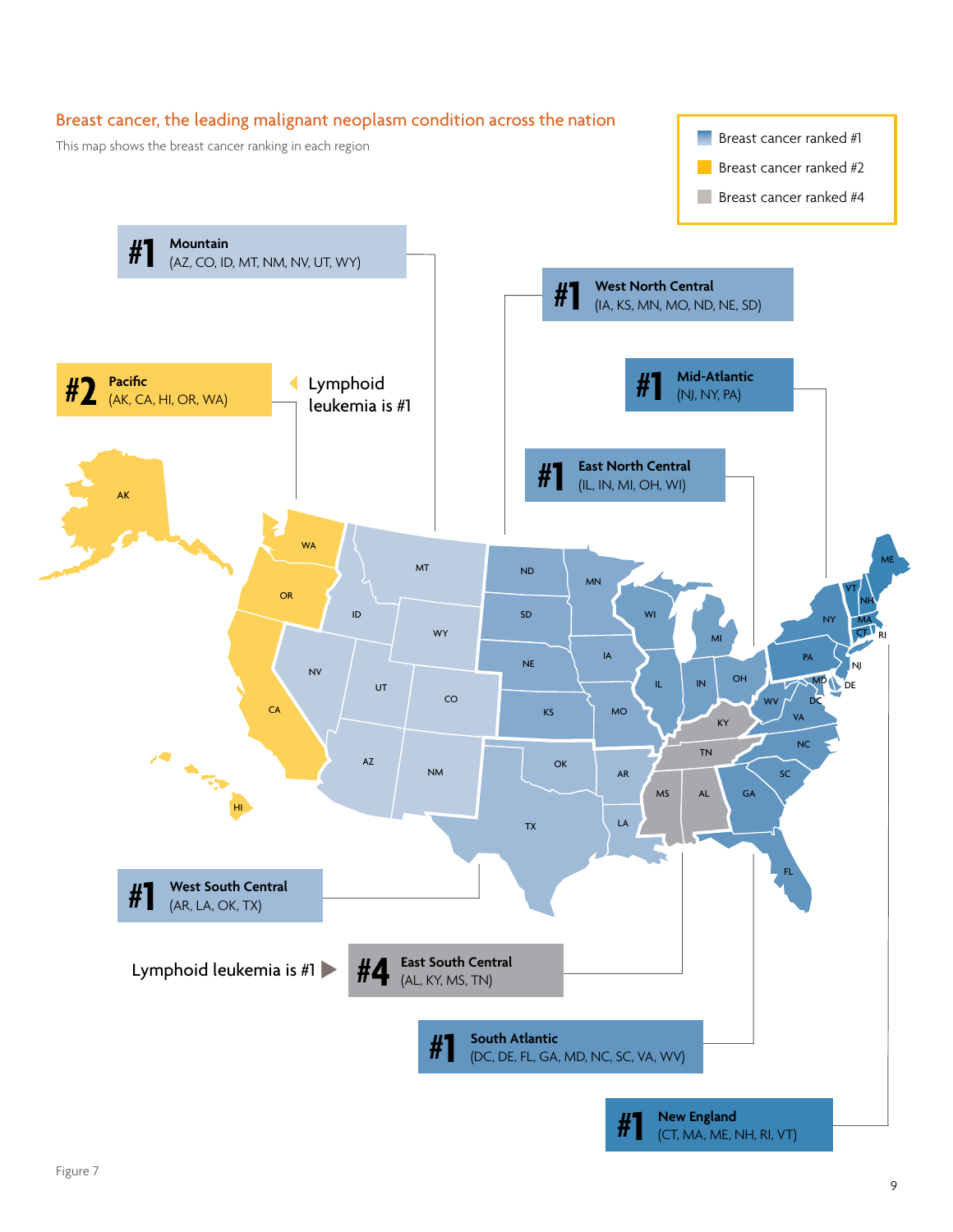#### Some breast cancer facts<sup>1</sup>

- Each year in the United States, about 220,000 cases of breast cancer are diagnosed in women and about 2,000 in men.
- About 40,000 women and 400 men in the U.S. die each year from breast cancer.
- Over the last decade, the risk of getting breast cancer has not changed for women overall, but the risk has increased for black women and Asian and Pacific Islander women.
- Black women have a higher risk of death from breast cancer than white women.
- The risk of getting breast cancer goes up with age.
- In the United States, the average age when women are diagnosed with breast cancer is 61.
- Men who get breast cancer are diagnosed usually between 60 and 70 years old.

1. Centers for Disease Control and Prevention website, Breast Cancer section, February 20, 2017, https://www.cdc.gov/cancer/breast/ basic\_info/index.htm.





**Estimated new cases**



**of all new cancer cases**



**Estimated deaths**



2. National Institutes of Health website, National Cancer Institute, "Cancer Stat Facts: Female Breast Cancer," February 20, 2017, https://seer.cancer.gov/statfacts/html/breast.html.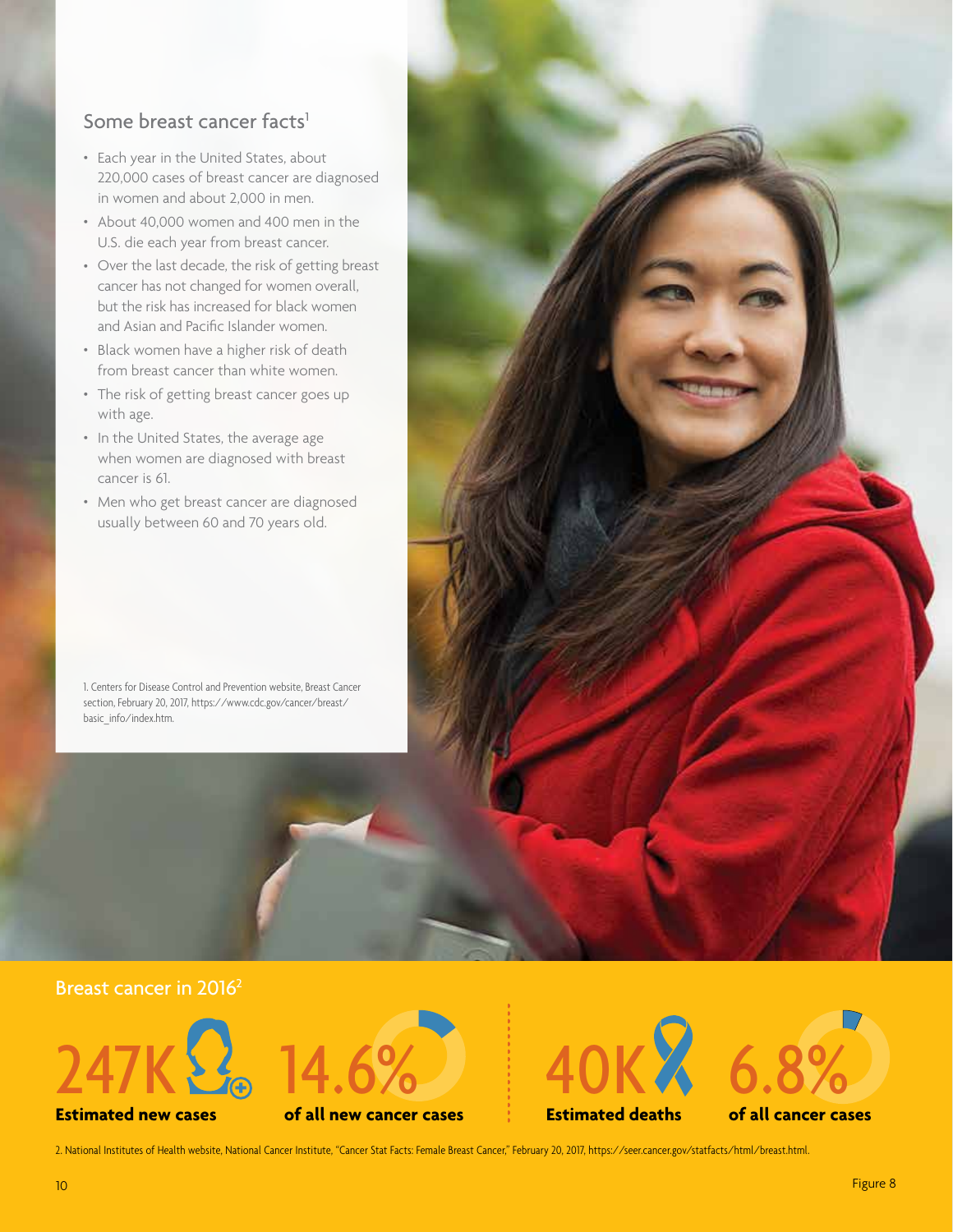# Kidney disease costs vary widely but drop overall

#### Leads top 10 in difference between billed and paid charges

Compared to the rest of the top 10 catastrophic claims conditions, kidney disease shows the biggest difference—over 200%—among diseases with the highest spreads between billed and paid charges. It's probable that there was a wide range in costs for two reasons: the variety of treatments for kidney disease—such as dialysis and kidney transplant and the costs of those treatments. Both the treatment variety and the costs of treatment are in flux. During policy years 2012 through 2015, 16.4% of employers had a stop-loss kidney disease claimant covered in the medical plan.

#### Costs trending downward

As a percentage of total stop-loss reimbursements, kidney disease cost is trending downward—it was 8.1% in 2009–2012 and 5.6% in 2013–2016. So, while kidney disease remains common and held its position as the #3 catastrophic claims condition, the average treatment cost for a catastrophic claim has gone down by 25% over the last four years.

Because a significant portion of the American population is at risk for this disease—one in three<sup>3</sup> it seems likely that it will continue to produce a high number of claims.

| Rank                    | <b>Condition</b>                                                                | Average paid charge | Average discount % | <b>Fercent Of Cidinis</b><br>billed at 200% or more<br>of paid charges |
|-------------------------|---------------------------------------------------------------------------------|---------------------|--------------------|------------------------------------------------------------------------|
| 1                       | Malignant neoplasm (cancer)                                                     | \$135K              | 37%                | 26%                                                                    |
| $\overline{2}$          | Leukemia/lymphoma/multiple<br>myeloma (cancers)                                 | <b>\$221K</b>       | 34%                | 20%                                                                    |
| $\overline{\mathbf{3}}$ | Chronic/end-stage renal disease<br>(kidneys)                                    | <b>\$205K</b>       | 48%                | 41%                                                                    |
| 4                       | Congenital anomalies<br>(conditions present at birth)                           | \$179K              | 36%                | 22%                                                                    |
| 5                       | Transplant                                                                      | \$270K              | 40%                | 26%                                                                    |
| $6\phantom{1}6$         | Disorders relating to short gestations<br>and low birthweight (premature birth) | \$255K              | 33%                | 19%                                                                    |
| $\overline{I}$          | Septicemia (infection)                                                          | \$174K              | 41%                | 32%                                                                    |
| 8                       | Complications of surgical and medical<br>care, not elsewhere classified         | \$99K               | 41%                | 29%                                                                    |
| 9                       | Cerebrovascular diseases<br>(brain blood vessels)                               | \$122K              | 42%                | 28%                                                                    |
| 10                      | Pulmonary collapse/respiratory<br>failure (lungs)                               | \$123K              | 42%                | 29%                                                                    |

Average medical charges across the U.S., 2013–2016

Billed charges: The initial amount that a health care provider (such as a hospital) charges

Paid charges: The amount paid to the health care provider (such as a hospital) after discounts and other adjustments are applied

3. National Kidney Foundation website, "Kidney Disease: The Basics," https://www.kidney.org/news/newsroom/factsheets/KidneyDiseaseBasics.

**Percent of claims**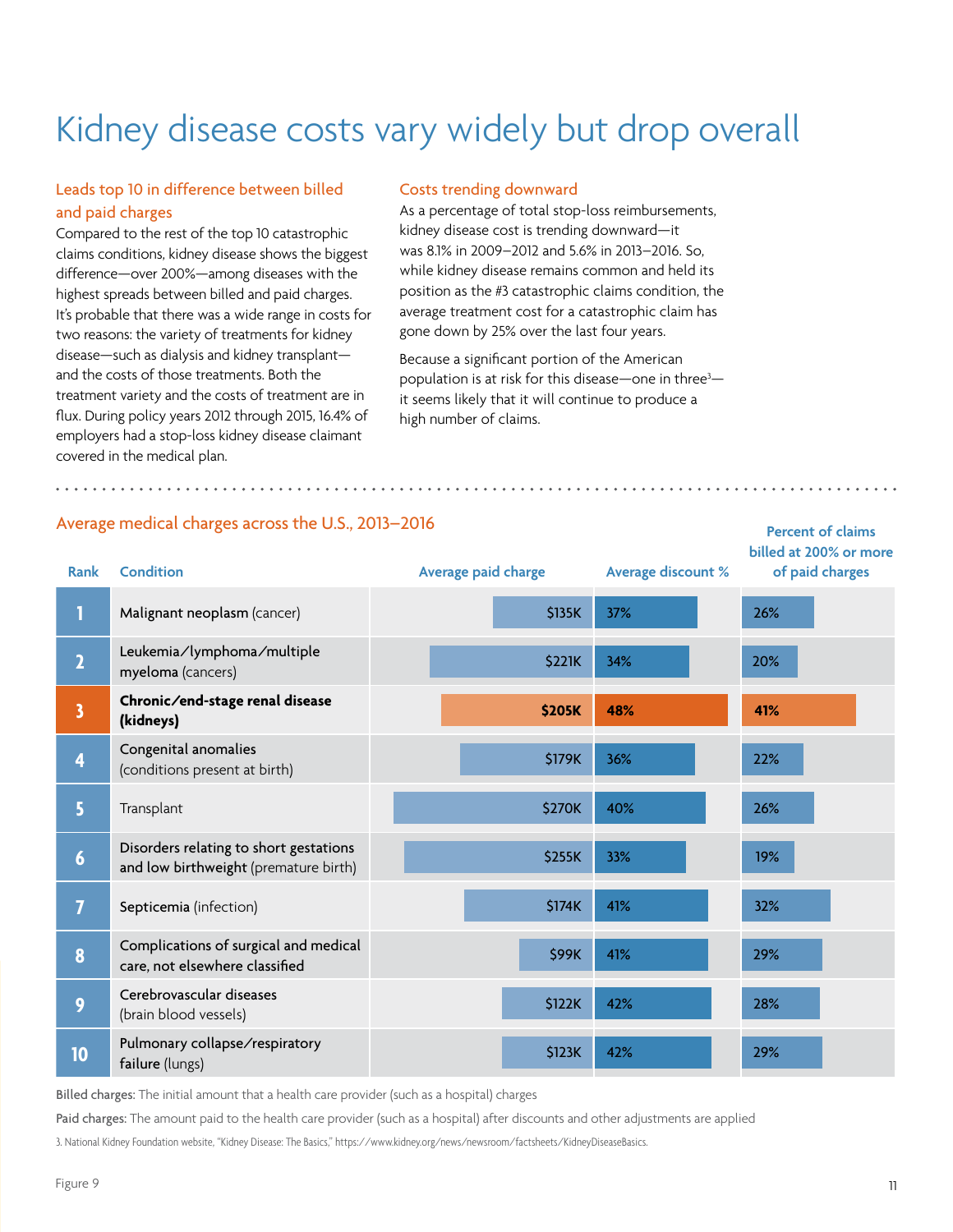# Transplants keep climbing

Transplants continues its climb. There was a 78% increase in employers with transplant claimants from 2008 to 2015. The share of total stop-loss claims reimbursements for transplants rose from 2.7% in 2012–2015 to 3.1% in 2013–2016. Increases ranged from 8% for kidney transplants to approximately 30% each for lung and bone marrow/stem cell transplants.

Transplant claimants as a percentage of total claimants held fairly steady at around 2%. For 2013–2016, the average paid charge for transplants was \$270,000 (including first-dollar claims and stoploss claims reimbursements), which was 13% higher than in 2012–2015.

In general, Sun Life study data seemed to reflect the increase in transplants in the U.S. overall. The Organ Procurement and Transplantation Network (OPTN) reported that "[o]rgan transplants performed in the United States in 2016 reached a new record high for the fourth consecutive year, according to preliminary data." It further noted that in 2016, "33,606 transplants were reported, representing an 8.5% increase over the 2015 total and an increase of 19.8% since 2012."4 OPTN reported a host of reasons why transplants have risen over recent years, including an increase in deceased donors, expanded criteria of organ donors, and quality process improvements.

#### There are always additional costs with transplants

It's important to note that all transplants—no matter what type—can include additional expenses. A few are listed below.

- Evaluation in order to be listed to receive a transplant
- Pre-transplant care and monitoring
- Unplanned pre-transplant hospitalization for acute care needs
- Post-transplant monitoring (such as diagnostic workups and additional office visits)
- Complications



#### Did you know?

The majority of bone marrow/stem cell transplants are used for cancer therapy.

> 4. U.S. Department of Health and Human Services, Organ Procurement and Transplantation Network website, News section, "US organ transplants and deceased donors set new records in 2016," January 9, 2017, https://optn.transplant.hrsa.gov/news/us-organ-transplants-and-deceased-donors-set-new-records-in-2016.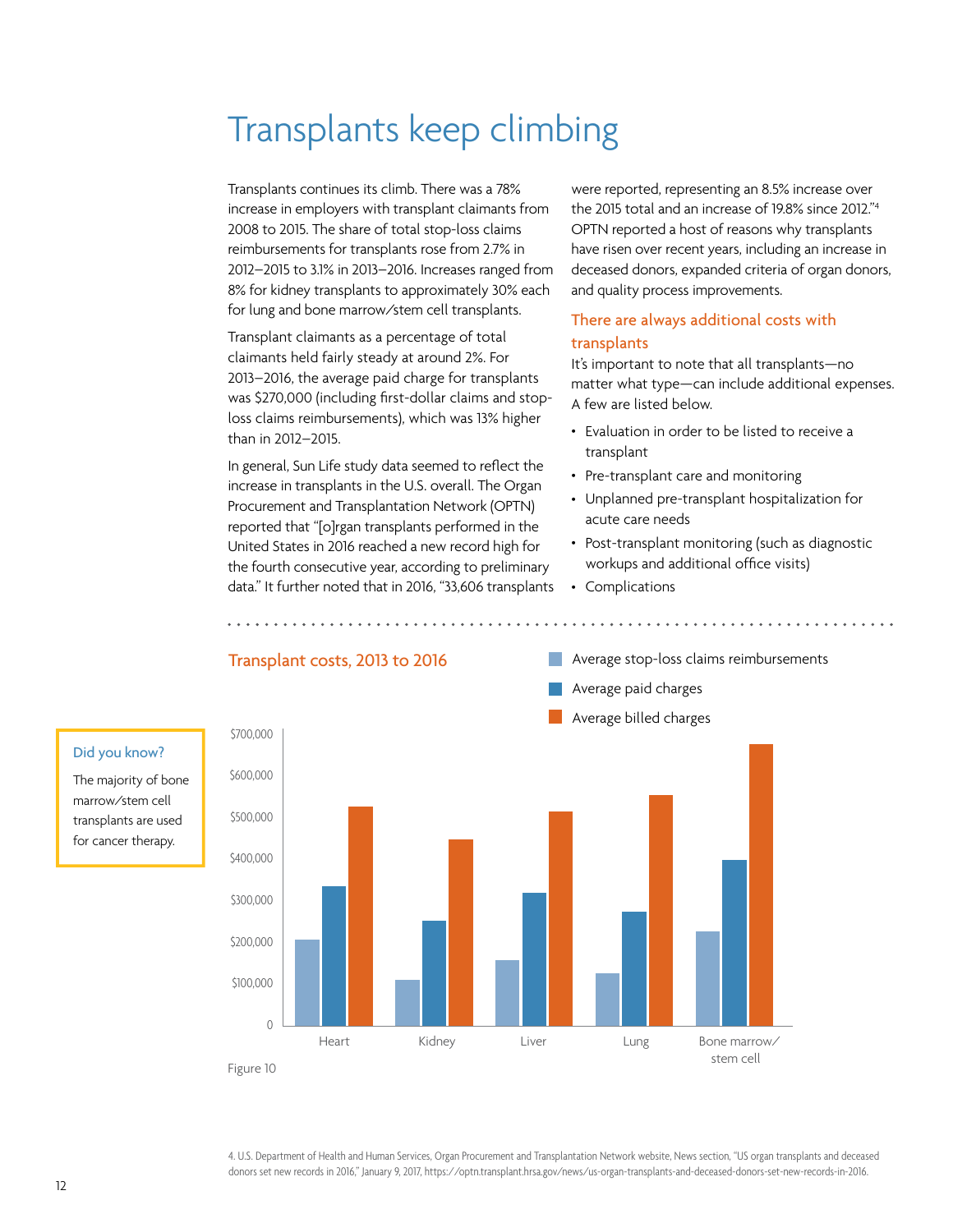#### Employers with at least one stop-loss transplant claimant



Methodology note: Because employer reimbursement incidence reporting requires calculating claims on a policy year basis, employer reimbursement incidence is based on stop-loss claims reimbursements attributable to stop-loss policy years from 2012 through 2015.

Figure 11

#### Percentage of employers with particular types of transplant claimants from 2012 to 2015



Methodology note: Because employer reimbursement incidence reporting requires calculating claims on a policy year basis, employer reimbursement incidence is based on stop-loss claims reimbursements attributable to stop-loss policy years from 2012 through 2015.

Figure 12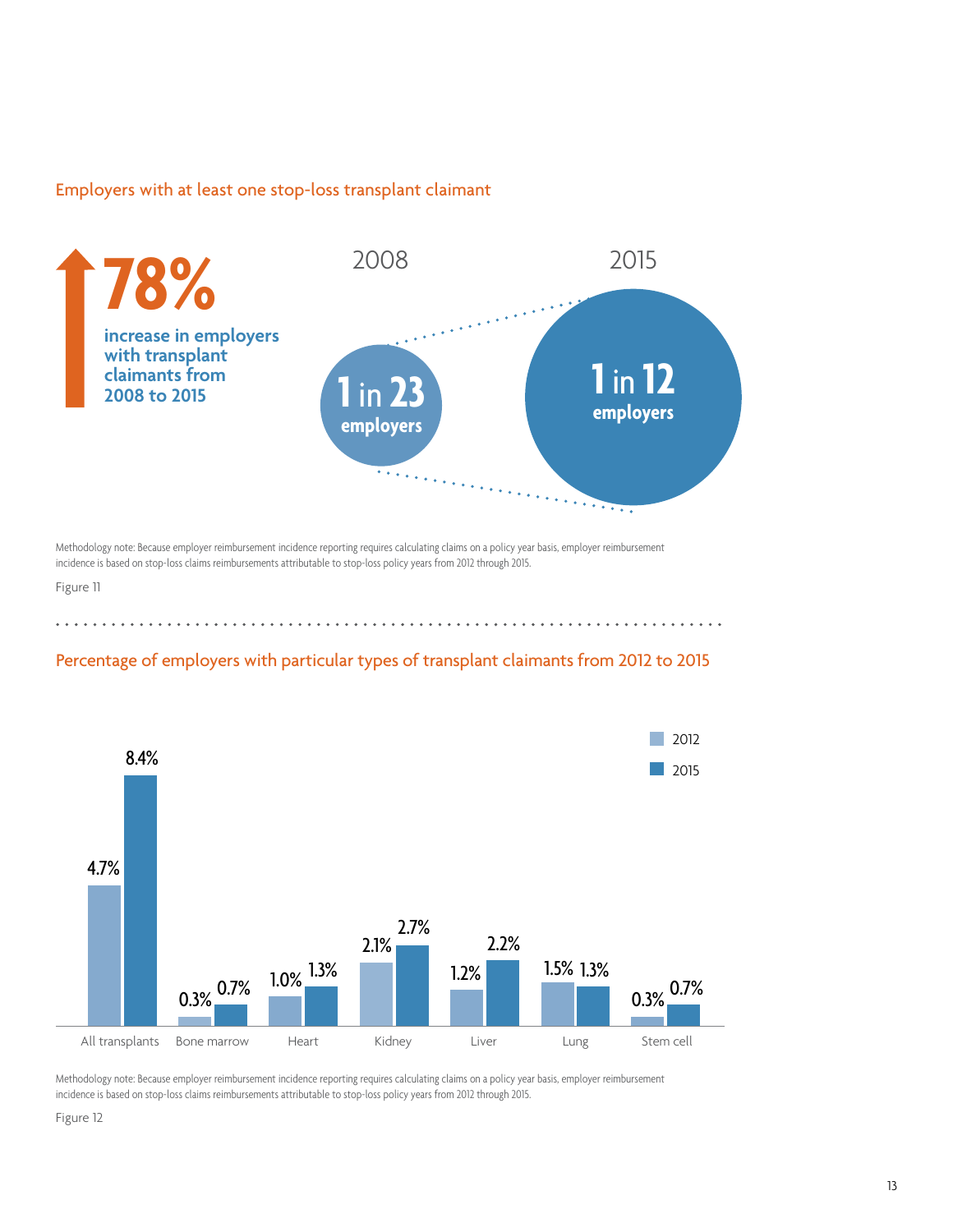# Million-dollar+ claimants up

The number of million-dollar+ claimants increased by 68% during the four-year study period of 2013–2016. In 2016, million-dollar+ claimants were only 2.2% of total claimants, but they accounted for 23% of total stop-loss claims reimbursements, which represented \$192.5M.

#### Key markers within million-dollar+ claimants

The increase of high-dollar claims during the 2013- 2016 timeframe could be due to a combination of the change to unlimited coverage, a mix of highest-cost conditions, employer size, claimant age, and high-cost intravenous medications' paid charges. Here's what we found:

#### • **Change to unlimited coverage**

Before the Affordable Care Act (ACA) was signed into law in 2010, many Sun Life Stop-Loss policyholders had medical plans that included lifetime benefits limits. The ACA phased out annual dollar maximums and eliminated lifetime limits for essential benefits on employersponsored medical coverage. Prior to this change, individuals experiencing catastrophic medical situations could exceed their benefits limit and lose their medical coverage. Now, due to the ACA provisions, covered members are able to continue to access the care they need.

Since 2009, Sun Life Stop-Loss policyholders have experienced an increase in claims of \$1 million or more. Although this increase was a result of several factors, including standard medical trend and innovations in health care, changes in medical plan attributes related to ACA requirements have also contributed. Looking at Sun Life data between 2009 and 2013, we found that the frequency of claimants with annual medical costs greater than \$1 million had more than doubled. Approximately 3.5% of the paid amount (firstdollar claims and stop-loss reimbursements) from







Figure 13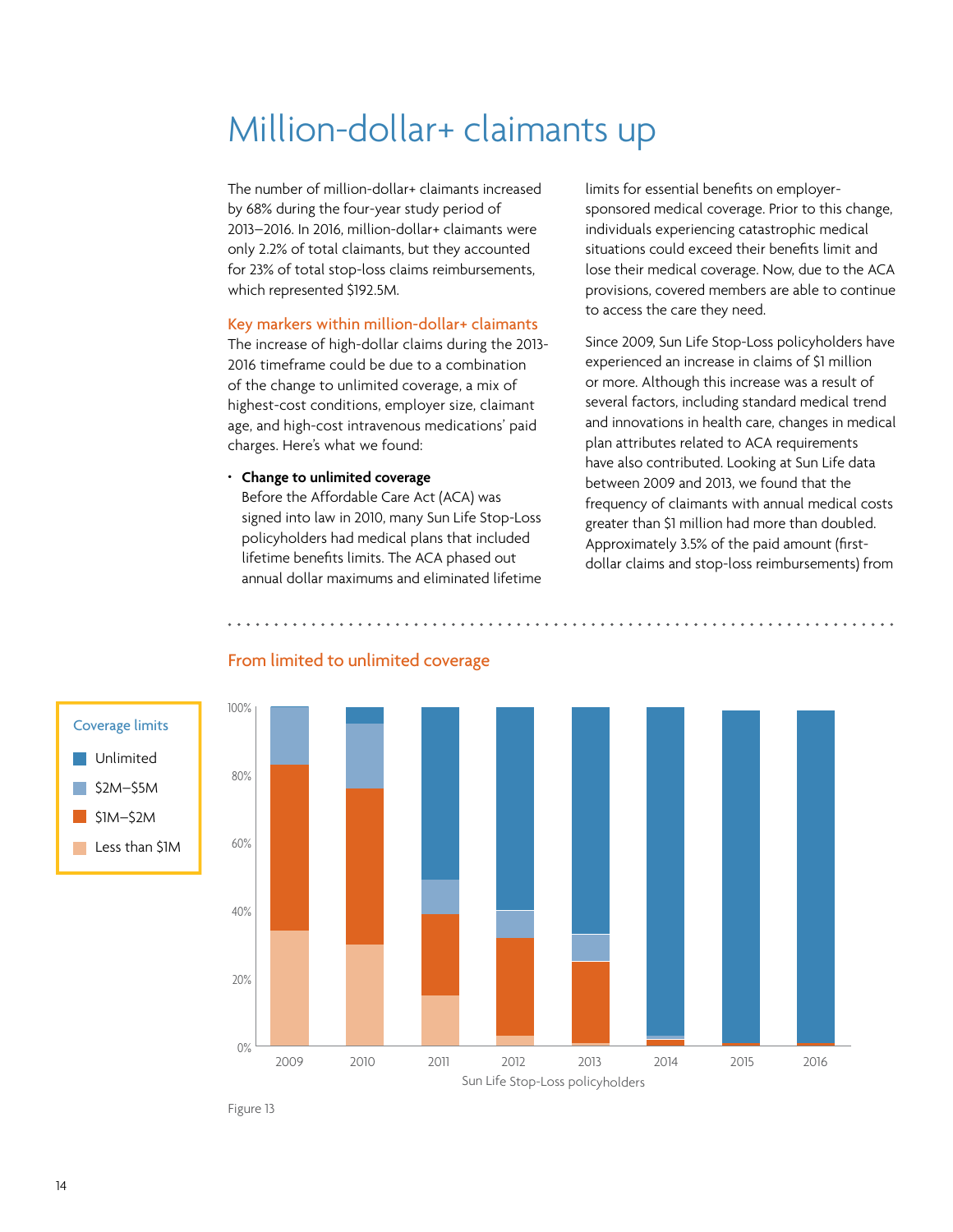2013 to 2016 was attributable to claimants with \$2 million+ in annual claims. With the increased frequency of million-dollar claims, stop-loss insurance remains an important part of the selffunded employer's risk management strategy.

• **Mix of highest-cost conditions in common** Highest-cost million-dollar+ medical conditions appeared in the national top 10 catastrophic claims conditions list. During 2013–2016, the top 3 highest-cost million-dollar claimant conditions were 1) leukemia, lymphoma, and/or multiple myeloma (cancers), 2) congenital anomalies (conditions present at birth), and 3) malignant neoplasm (cancer). These three conditions were #2, #4, and #1 in the national top 10 list. The higher frequencies associated with those conditions increased the overall likelihood that they would produce million-dollar+ reimbursements. It is important to note, however, that lower

frequency, higher-cost conditions (such as hemophilia) produced million-dollar+ stop-loss claims reimbursements. The top 3 million-dollar+ claimant conditions represented over 27.3% of all million-dollar claimant conditions and over \$228 million in paid charges.

#### • **Employer size**

Larger employers experience more milliondollar+ claims. While only 5.7% of employers had a million-dollar+ claimant, 33% of employers with 5,000+ covered lives had one. Conversely, less than 1% of employers with under 100 lives experienced a million-dollar+ claimant.

These data demonstrate that the larger the population an employer has, the greater the probability that there will be a million-dollar claimant.

|                                  | 2013     | 2014    | 2015     | 2016           |
|----------------------------------|----------|---------|----------|----------------|
| $$1 - $1.5M$                     | 71       | 80      | 107      | 130            |
| $$1.5 - $2M$                     | 17       | 13      | 25       | 39             |
| $$2-$3M$                         | 20       | 10      | 16       | 16             |
| $$3M+$                           | 6        | 1       | 5        | $\overline{7}$ |
| <b>Total</b>                     | 114      | 104     | 153      | 192            |
| % of total claimants             | 1.9%     | 1.7%    | 1.9%     | 2.2%           |
| <b>Paid stop-loss claims</b>     | \$129.8M | \$83.5M | \$146.3M | \$192.5M       |
| % of total paid stop-loss claims | 23.6%    | 15.3%   | 20.3%    | 23.2%          |

#### Claimants with \$1 million+ claims

Figure 14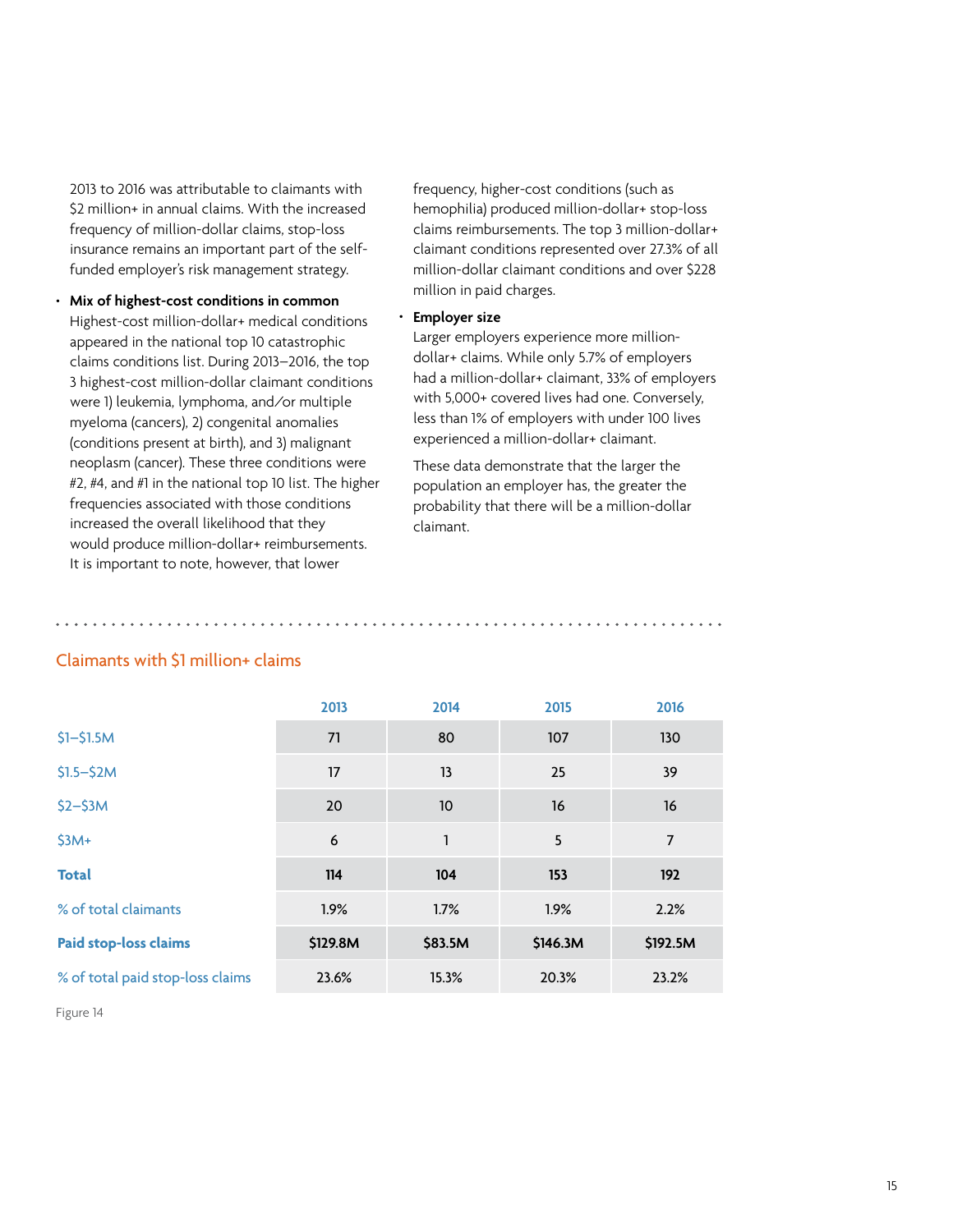#### • **Claimant age**

A significant portion of million-dollar+ claimants were children. Thirty-nine percent of milliondollar+ claimants were under age two, with 57% under age 20. For those under age two, the leading catastrophic condition was congenital anomalies (conditions present at birth). For those from age 2 to 19, the leading catastrophic condition was leukemia, lymphoma, and/or multiple myeloma (cancers). Only 8% of the million-dollar+ claimants were over age 60. For that age range, the leading catastrophic condition was congestive heart failure. It's probable that the overall number of catastrophic claimants over age 62 is reduced because members have reached the age when they are eligible to retire and can enroll in Medicare.

#### • **High-cost intravenous medications**

High-cost intravenous medications can be a significant factor in the overall cost of milliondollar+ claimants' medical bills. Often there are co-morbidities—multiple conditions occurring at the same time—that all require treatment and can require complex medical treatment plans. In addition, sometimes a rare condition might require specialty medications.

Forty-eight percent of the total paid charges of the top five highest-cost claimants were attributable to high-cost intravenous medications. Note that charges are the cost of first-dollar claims (claims that were below the stop-loss deductible) and the amount of the stop-loss claims reimbursements.

Of those paid million-dollar+ charges, the average first-dollar costs were over \$1.48 million, and the average stop-loss claims reimbursement was approximately \$981,000 per claimant, leaving an average net payment by employers of \$502,000 per million-dollar claimant.



#### Percentage of paid claims for million-dollar+ claimants by age

Leading catastrophic claims condition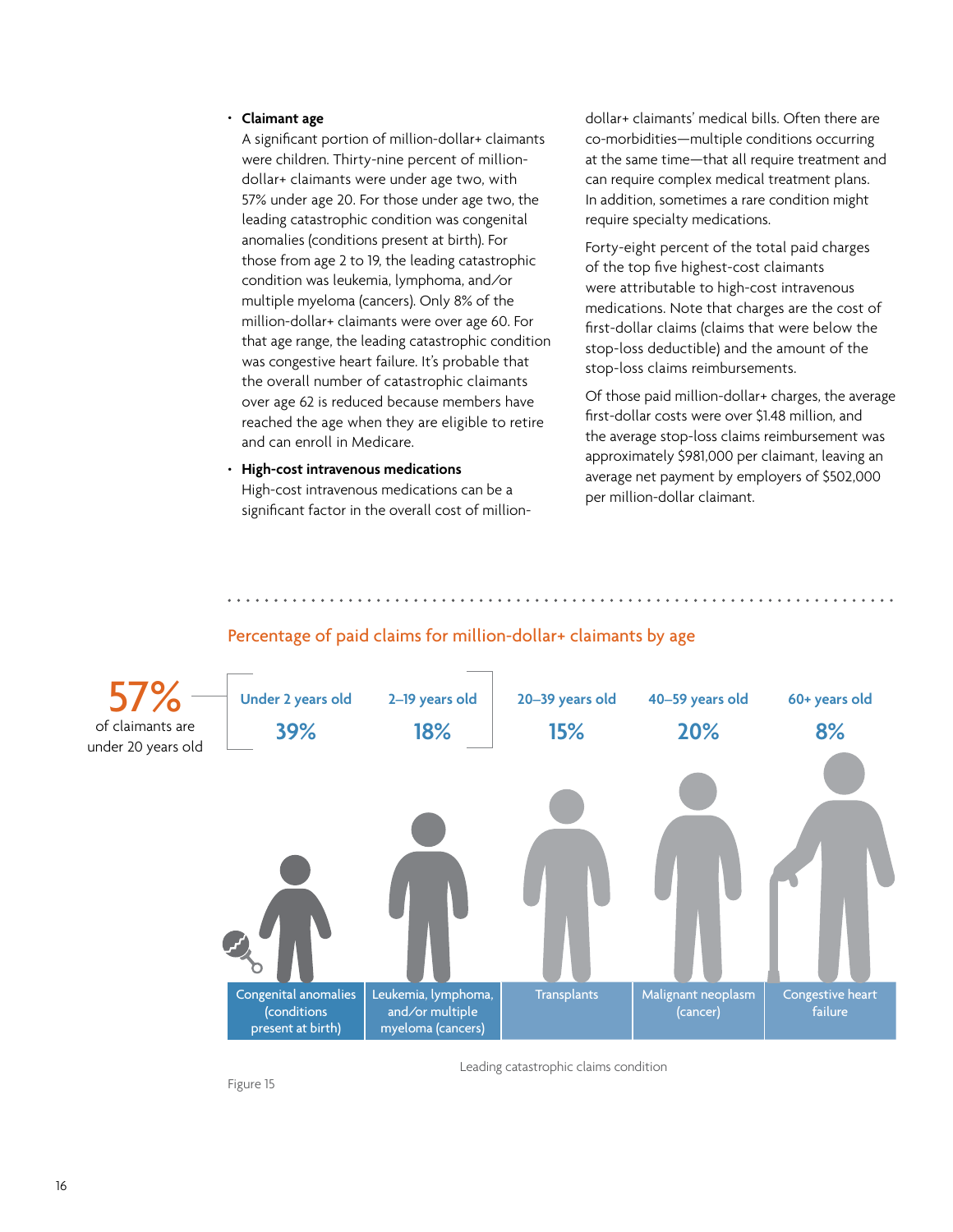

#### Some "million-dollar" facts

- Seven of the 10 highest-cost claimants were age 19 or under.
- For million-dollar+ claimants, birth-related conditions accounted for 19.8% of the paid claim costs in the study period but totaled only 8.7% in the national top 10 catastrophic list of paid claims.
- Of the 563 million-dollar+ claimants in the 2013–2016 study period, 45 of them generated more than \$1 million+ in high-cost intravenous medications.
- For million-dollar+ claimants, the drug with the highest average paid charges was Soliris at \$1.3M. Soliris is typically used to treat blood disorders.

#### **Million dollar+ claimants increase**

|                                                                                    | 2013         | 2016    |
|------------------------------------------------------------------------------------|--------------|---------|
| Number of million-<br>dollar+ claimants                                            |              | 114 192 |
| Number of million-dollar+<br>claimants with million-<br>dollar+ prescription costs | $\mathbf{v}$ | - 73    |

Million-dollar+ claimants were up 26%

**23%**

compared to 2012–2015. In 2016, this group represented only 2.2% of claimants but accounted for 23% of all stop-loss claims reimbursements.

Figure 16

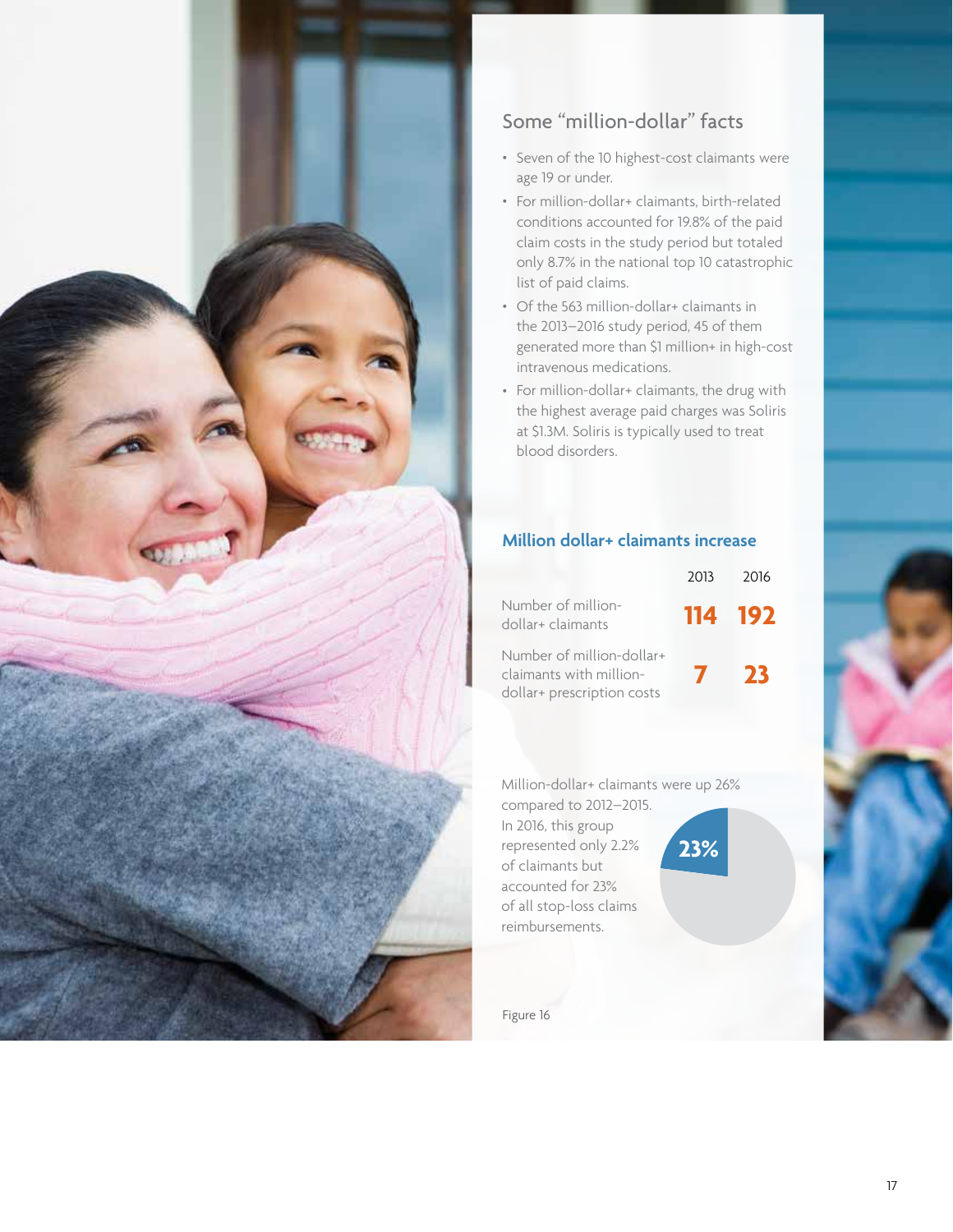# Recommendations

Consider using any of the recommendations below for the catastrophic claims conditions we've highlighted in this report.

| <b>Type of claim</b>         | Recommendation                                                                                                                                                                                                                                                                                                                                                                                                                                                                                                                                                                        |
|------------------------------|---------------------------------------------------------------------------------------------------------------------------------------------------------------------------------------------------------------------------------------------------------------------------------------------------------------------------------------------------------------------------------------------------------------------------------------------------------------------------------------------------------------------------------------------------------------------------------------|
| Cancer                       | • Evaluate the stop-loss coverage and decide if the right deductible levels are<br>in place. Consider risk tolerance and claims experience when thinking about<br>possible changes to deductible levels.<br>• Check with your stop-loss carrier to find out if resources are available to work<br>with your administrators and cost-containment vendors in order to identify<br>opportunities for cost savings. If available, consider using cancer care programs, Rx<br>specialty/pharmacy benefits manager (PBM) services, transplant contracting, and<br>hands-on case management. |
| Kidney disease               | • Review medical plan language to determine if it allows the plan to leverage<br>other primary payors such as Medicare.<br>• Evaluate the use of alternative pricing to support a financial cap on benefits for<br>kidney disease and consider adding appropriate plan language about it.<br>• Ask your administrators and stop-loss carrier if vendors are available that can<br>provide early detection of-and cost savings for-end-stage renal disease.                                                                                                                            |
| Transplants                  | • Assess the impact of newly approved medical treatments that include<br>transplantation and determine if you need to make changes to your plan<br>language.<br>• Make sure your administrator and stop-loss carrier are providing you with<br>access to a transplant Center of Excellence with a cost-containment contract.                                                                                                                                                                                                                                                          |
| Million-dollar+<br>claimants | • Ask the claims administrator if it reviews and identifies emerging high-cost<br>claims prior to payment for potential intervention opportunities before the<br>claim is processed.<br>• Find out how the claims administrator handles managing common chronic,<br>ongoing, and high-cost conditions.<br>• Ask your administrator and stop-loss carrier what types of vendors and<br>resources they use to support cost containment and high-quality care.<br>• Consider using vendors that provide negotiation services for high-dollar claims.                                     |

#### What about your business?

In this report, we've discussed the national top 10 catastrophic claims conditions and corresponding conditions for some industries. To find out about the top 10 catastrophic claims conditions for your particular industry, how your business compares, and what recommendations could work for you, contact your broker or your Sun Life Stop-Loss Specialist.

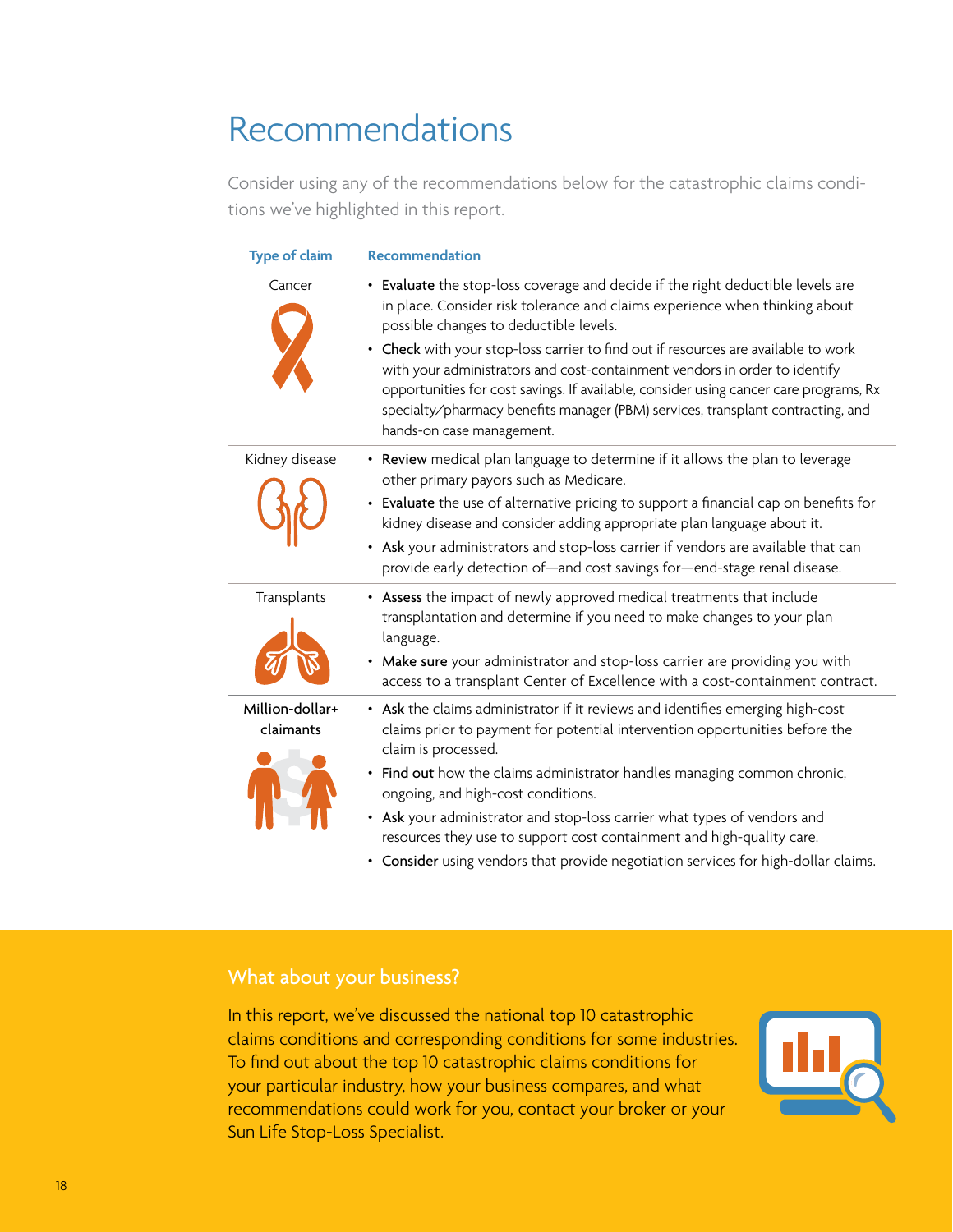# About the study

Sun Life conducted an internal aggregate analysis of its stop-loss claims conditions and associated costs from 2013 to 2016.

#### Methodology

For all reporting except employer reimbursement incidence, the claims data included Specific stoploss claims paid as of December 31 for each year from 2013 to 2016. From a data perspective, the impact on the analysis due to policy reimbursement caps or lasering was not significant.

Because employer reimbursement incidence reporting requires calculating claims on a policy year basis, the claims data for employer reimbursement incidence were derived from stop-loss claims reimbursements that applied to the stop-loss policy years beginning with 2012 and ending with 2015.

Claimants who breached the \$1 million threshold were determined using all paid claims dollars (below and above the stop-loss deductible) attributable to that claimant during the calendar year—January 1 to December 31 for each year from 2013 to 2016. Rounding was on a "to nearest" basis.

#### Claims conditions categories

To create conditions categories, Sun Life reviewed all claims conditions and combined similar conditions and billing categories.

#### Data demographics

The claims data were from Sun Life Stop-Loss policyholders ranging in size from approximately 50 to over 100,000 employees, located across the United States. The case size of these policyholders was determined by counting the number of employee lives covered by the stop-loss policy.

#### Top 20 primary industries for participating policyholders

| <b>Rank</b>     | <b>Industry</b>                               |
|-----------------|-----------------------------------------------|
| $\mathbf{1}$    | <b>Health services</b>                        |
| $\overline{2}$  | <b>Educational services</b>                   |
| $\overline{3}$  | Engineering services                          |
| $\overline{4}$  | Executive, legal, general government          |
| 5               | Retail                                        |
| 6               | Holding and other investment companies        |
| 7               | Wholesale trade-durable goods                 |
| 8               | Wholesale trade-nondurable goods              |
| 9               | Business services-computer services           |
| 10 <sup>°</sup> | Manufacturing-electrical and electronic       |
| 11              | Hotels, rooming houses, camps, etc.           |
| 12              | <b>Banking</b>                                |
| 13              | Manufacturing, machinery (except electronics) |
| 14              | Manufacturing, transportation equipment       |
| 15              | <b>Business services</b>                      |
| 16              | Motor freight transportation and warehouses   |
| 17              | Manufacturing food and kindred products       |
| 18              | Electrical, gas, and sanitary services        |
| 19              | Apparel and accessories stores retail         |
| 20              | Credit agency other than banks                |

Figure 17

#### Sun Life Stop-Loss book of business











Data as of year-end 2016.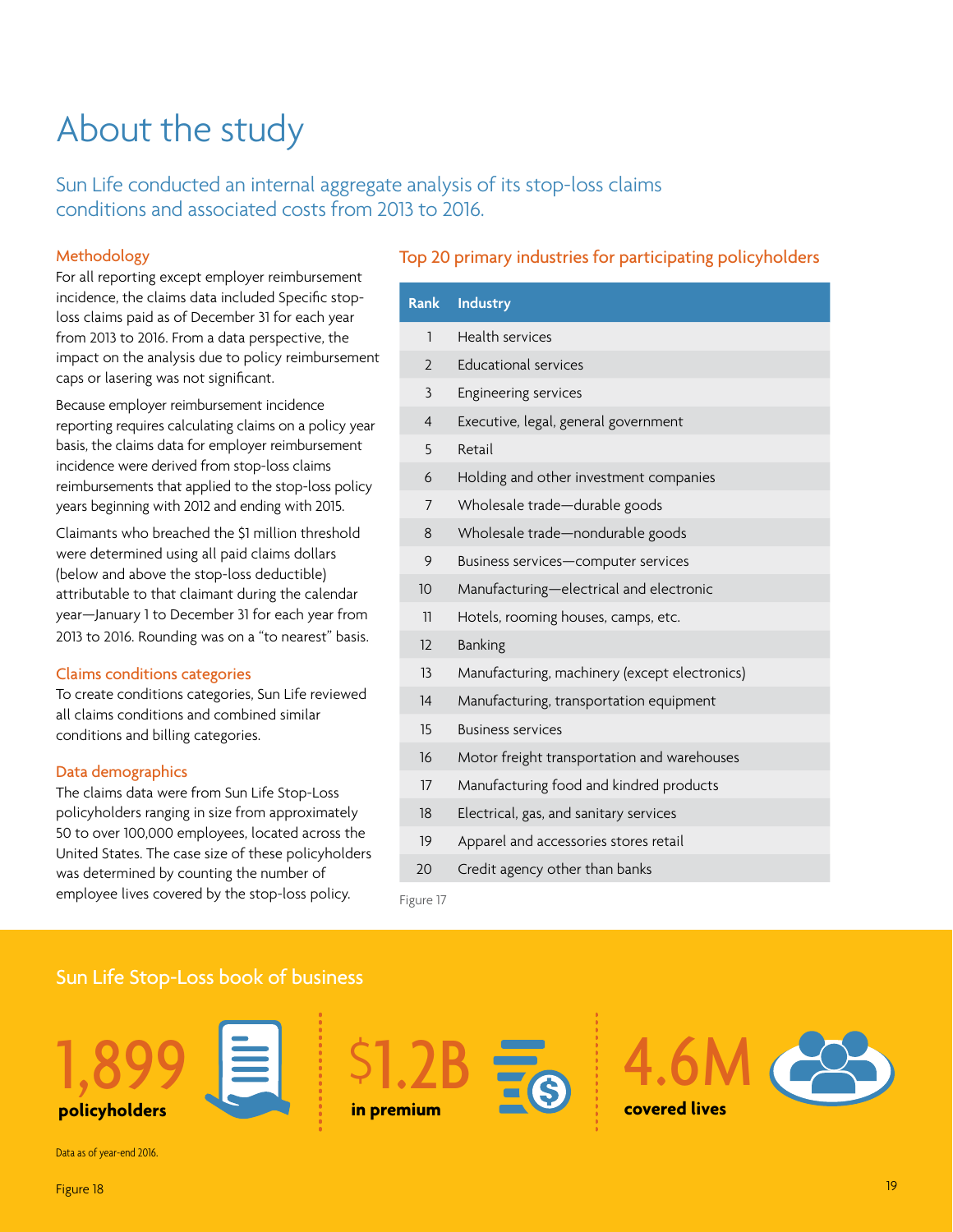

Catastrophic claims reach and go beyond \$6 billion for the first time

Overall catastrophic claims costs for self-funded employers added up to **\$6.1 billion**. During the four years of the study, adjusted billed charges from providers for catastrophic conditions were **\$9.9 billion**. After discounts were applied to charges, self-funded employers paid **\$3.4 billion**—over half of the original charges. The stop-loss carrier provided the self-funded employers with a total of **\$2.7 billion** in reimbursements for the catastrophic claims.

# ADJUSTED BILLED CHARGES

#### **Health care providers Discounts**



#### TOTAL PAID<sup>®</sup> **Employer**

 $$3.4B + $2$ 

**First-dollar claims payments on stop-loss claims only**

#### **Stop-loss carrier**

**Stop-loss claims reimbursements**

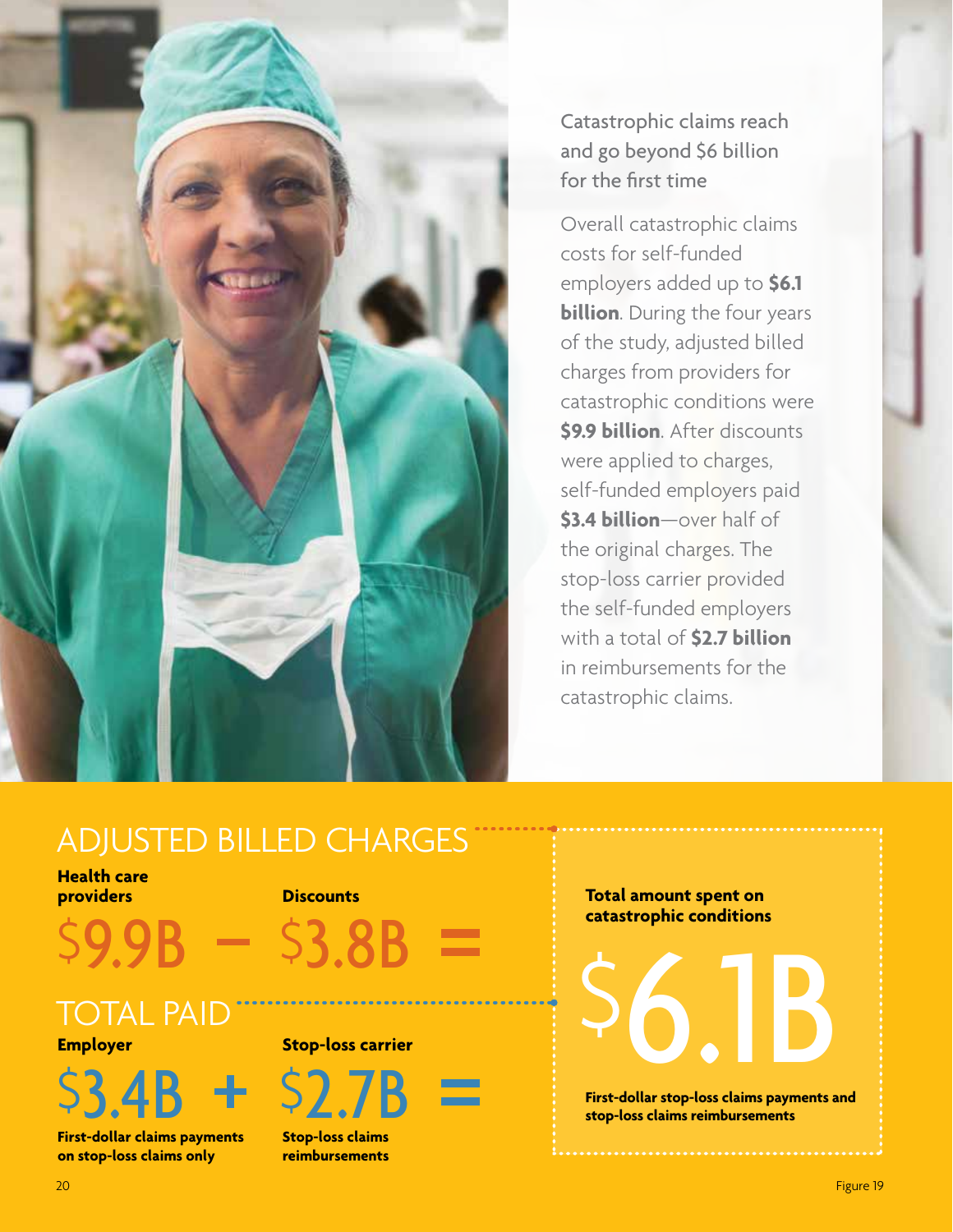### A library of research reports

Want to look back in time? Here are our last four reports.



2013 Stop-Loss [Research Report](http://bit.ly/1SQxWNg)



2014 Stop-Loss [Research Report](http://bit.ly/1Oe3STt)



2015 Stop-Loss [Research Report](http://bit.ly/1C2WBBl)



2016 Stop-Loss [Research Report](http://bit.ly/2dL2WRF)